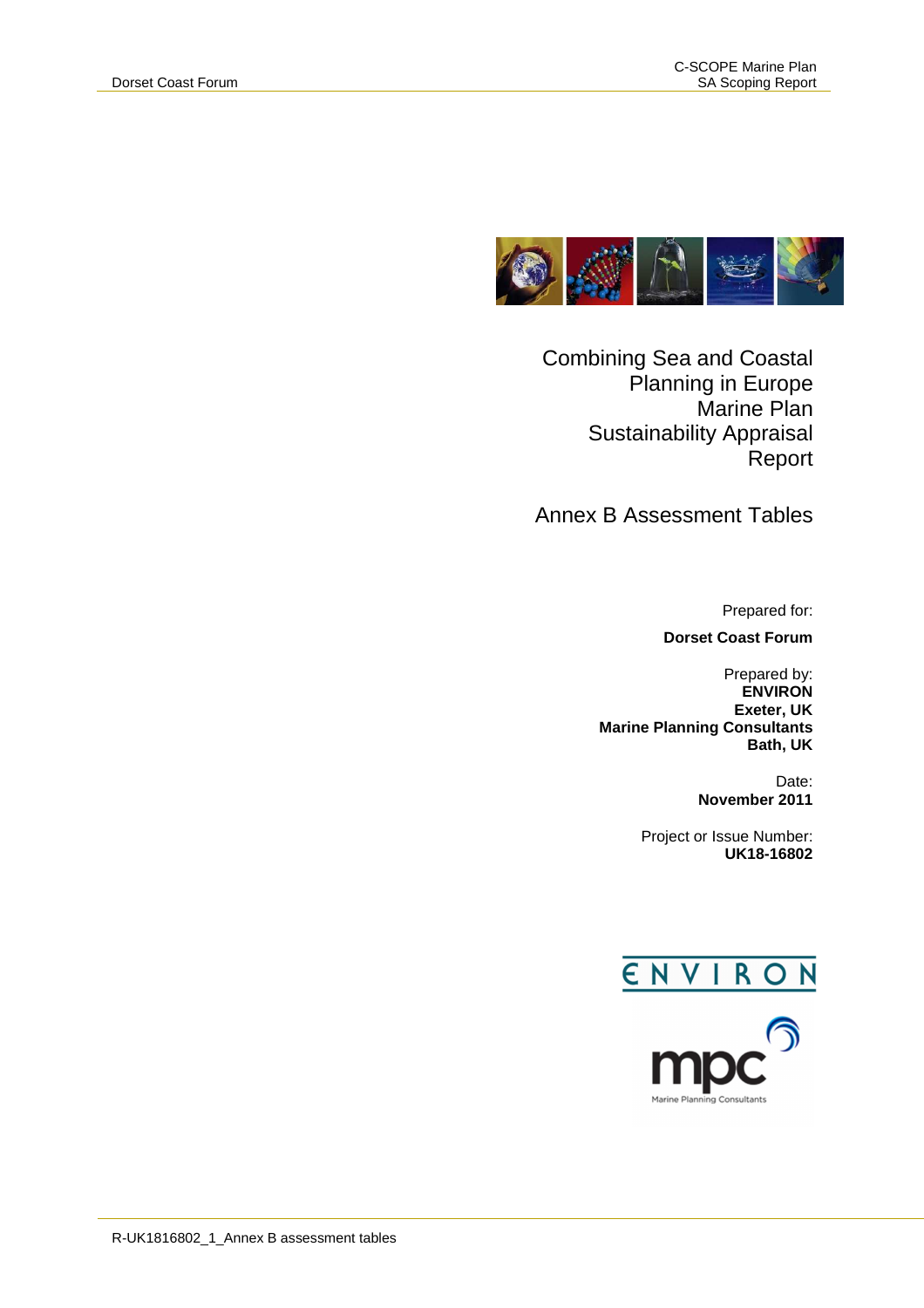## **Introduction**

This annex contains the assessment tables which were completed during the stakeholder workshop on 12<sup>th</sup> October 2011. The assessment text within the tables has only been corrected for grammatical and formatting errors following the workshop and therefore is presented in note form.

The columns on the far right of each table have been completed by the Dorset Marine Forum in response to the appraisal mitigation and recommendations proposed in the tables.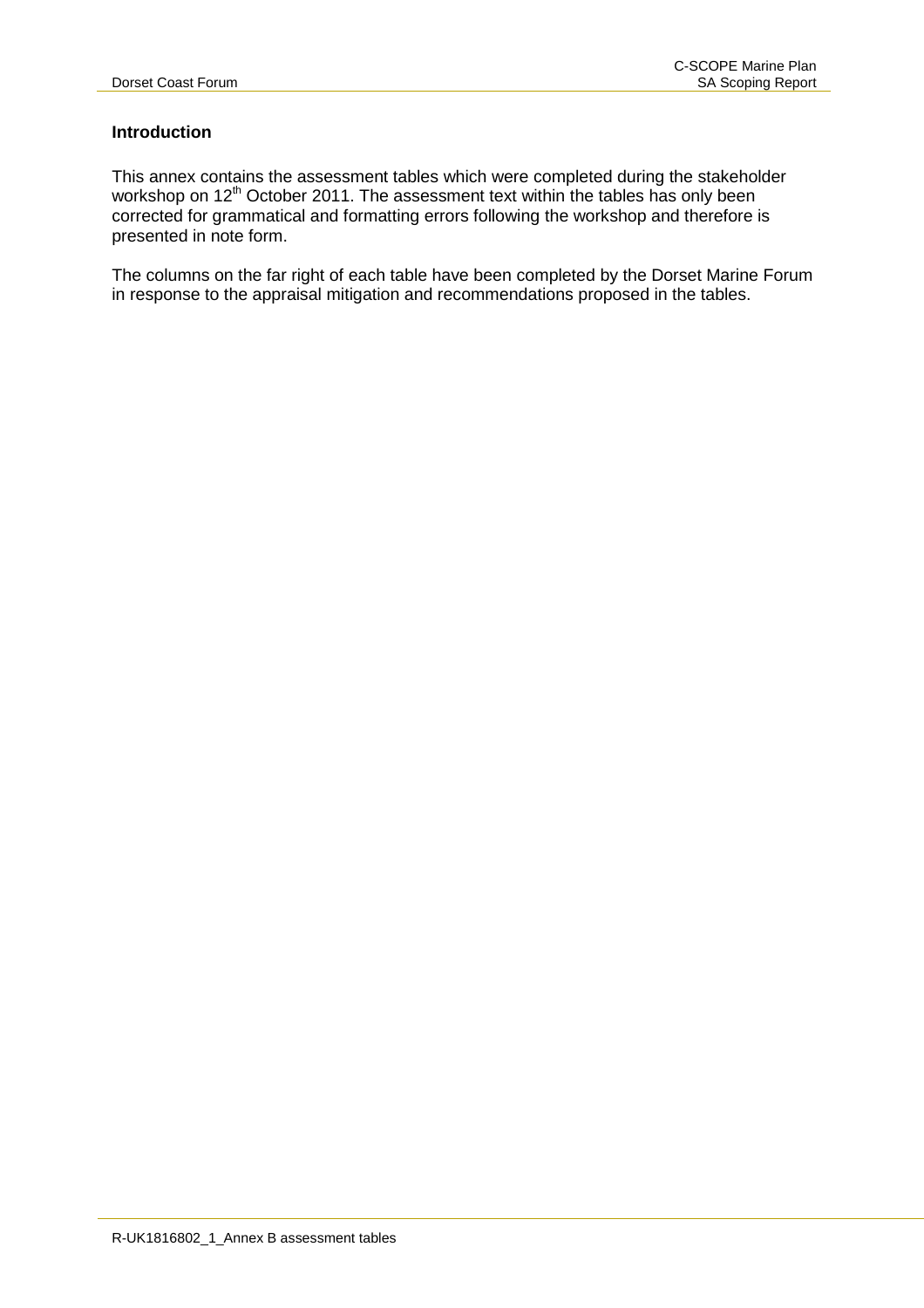| <b>SA Questions</b><br><b>SOCIAL</b>                                                                                                                                                                                                                                                               |                                                                                                                                                                                                                                                                                                                                                                                              | <b>Assessment Questions</b>                                                       |                                                                                                                                                                                                                                                                                                                                                                                                                                                                                                                                                                                                            |                                                                                                                                                                                                                                                                                                                                                                                                                                                                                                                                                                                                                                                                                                                                                                                                                                      |                                                                                                                                                                                                                                                                                                                                                                     |  |
|----------------------------------------------------------------------------------------------------------------------------------------------------------------------------------------------------------------------------------------------------------------------------------------------------|----------------------------------------------------------------------------------------------------------------------------------------------------------------------------------------------------------------------------------------------------------------------------------------------------------------------------------------------------------------------------------------------|-----------------------------------------------------------------------------------|------------------------------------------------------------------------------------------------------------------------------------------------------------------------------------------------------------------------------------------------------------------------------------------------------------------------------------------------------------------------------------------------------------------------------------------------------------------------------------------------------------------------------------------------------------------------------------------------------------|--------------------------------------------------------------------------------------------------------------------------------------------------------------------------------------------------------------------------------------------------------------------------------------------------------------------------------------------------------------------------------------------------------------------------------------------------------------------------------------------------------------------------------------------------------------------------------------------------------------------------------------------------------------------------------------------------------------------------------------------------------------------------------------------------------------------------------------|---------------------------------------------------------------------------------------------------------------------------------------------------------------------------------------------------------------------------------------------------------------------------------------------------------------------------------------------------------------------|--|
| <b>WILL THE MARINE</b><br><b>SPATIAL PLAN?</b>                                                                                                                                                                                                                                                     | Is this supported /<br>conflicted in the<br>plan?                                                                                                                                                                                                                                                                                                                                            | If not, should it be,<br>and if so, where?                                        | What is the importance /<br>nature of the impact?                                                                                                                                                                                                                                                                                                                                                                                                                                                                                                                                                          | Do you have any suggestions<br>of how it can be made better,<br>including alternatives?                                                                                                                                                                                                                                                                                                                                                                                                                                                                                                                                                                                                                                                                                                                                              |                                                                                                                                                                                                                                                                                                                                                                     |  |
| Improve the health<br>$ a\rangle$<br>of coastal<br>communities;<br>b) Improve<br>accessibility to<br>employment, and<br>decrease<br>deprivation/social<br>exclusion;<br>c) Create conditions<br>to improve health<br>and reduce health<br>inequalities, i.e. by<br>promoting marine<br>recreation; | a) TCC6, VEU1 and 2<br>HME <sub>11</sub><br>REA9,10 and 11<br>B) TCC1, 2, 3, SME1.<br>SME10 because of<br>the economic<br>development around<br>ports. SD1 - links to<br>terrestrial plan as<br>these plans have<br>more control over<br>employment. SME11.<br>REA9 is supportive<br>related to access.<br>c) new policy needs to<br>make reference to<br>health and health<br>inequalities. | c) New policy needs<br>to make reference to<br>health and health<br>inequalities. | The aim of TCC6 is to<br>promote community<br>involvement and cohesion -<br>on these criteria.<br>There is a need to consider<br>the possible future effects<br>of climate change during<br>the plan's life span (20<br>years) e.g. flash floods,<br>heat waves etc.<br>Permissive policies towards<br>development which<br>enhance local economy<br>would decrease deprivation<br>leading to a local positive<br>effect.<br>TCC 3 should reduce the<br>seasonal nature of the<br>economy and providing<br>year round employment<br>would create an overall<br>local positive effect on<br>these criteria. | TCC6 needs to be strengthened<br>to promote activities that are<br>positive for health rather than<br>hence a local positive effect just raising awareness of health<br>issues.<br>Suggest that an additional policy<br>is included specifically with<br>relation to human health - this is<br>inferred in a lot of policies but<br>not explicit. This could be done<br>by splitting TCC6 to tease out<br>human health needs to refer to<br>activities, not just recreational<br>activities.<br>$HME11 -$ there is a need to<br>define / justify the use of one<br>nautical mile.<br>Suggestion to include a policy to<br>promote local businesses and<br>conditions to employ local staff/<br>up skill local community and to<br>enhance local effects. The<br>location of large businesses will<br>be determined by other policies | Have split TCC 6<br>into two policies as<br>suggested, new<br>policy TCC 7<br>focuses on health<br>and well-being.<br>Have removed HME<br>11 as suggested in<br>environment<br>proforma.<br>Feel this is covered<br>by a positive attitude<br>towards sustainable<br>development,<br>covered in TCC 2<br>and TCC 3. Also feel<br>this is straying into<br>community |  |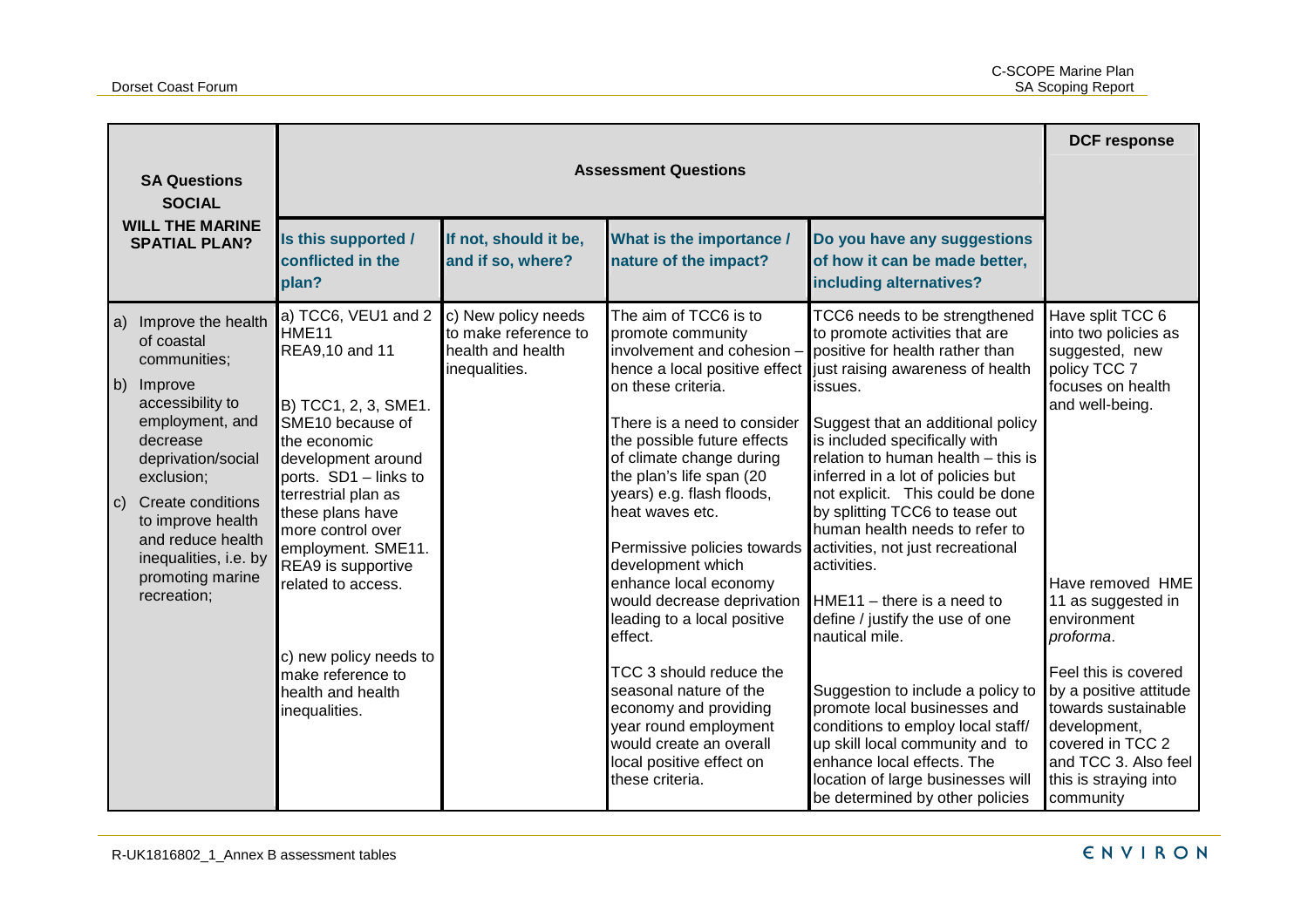|  | Offshore renewables could and plans.<br>make the local economy<br>more buoyant with<br>correlating local positive<br>effects on health and other | TCC1, 23, and 4 all start with<br>'development' – there needs to<br>be a glossary to define these | strategies<br>Agree and done. |
|--|--------------------------------------------------------------------------------------------------------------------------------------------------|---------------------------------------------------------------------------------------------------|-------------------------------|
|  | social factors.                                                                                                                                  | terms.                                                                                            |                               |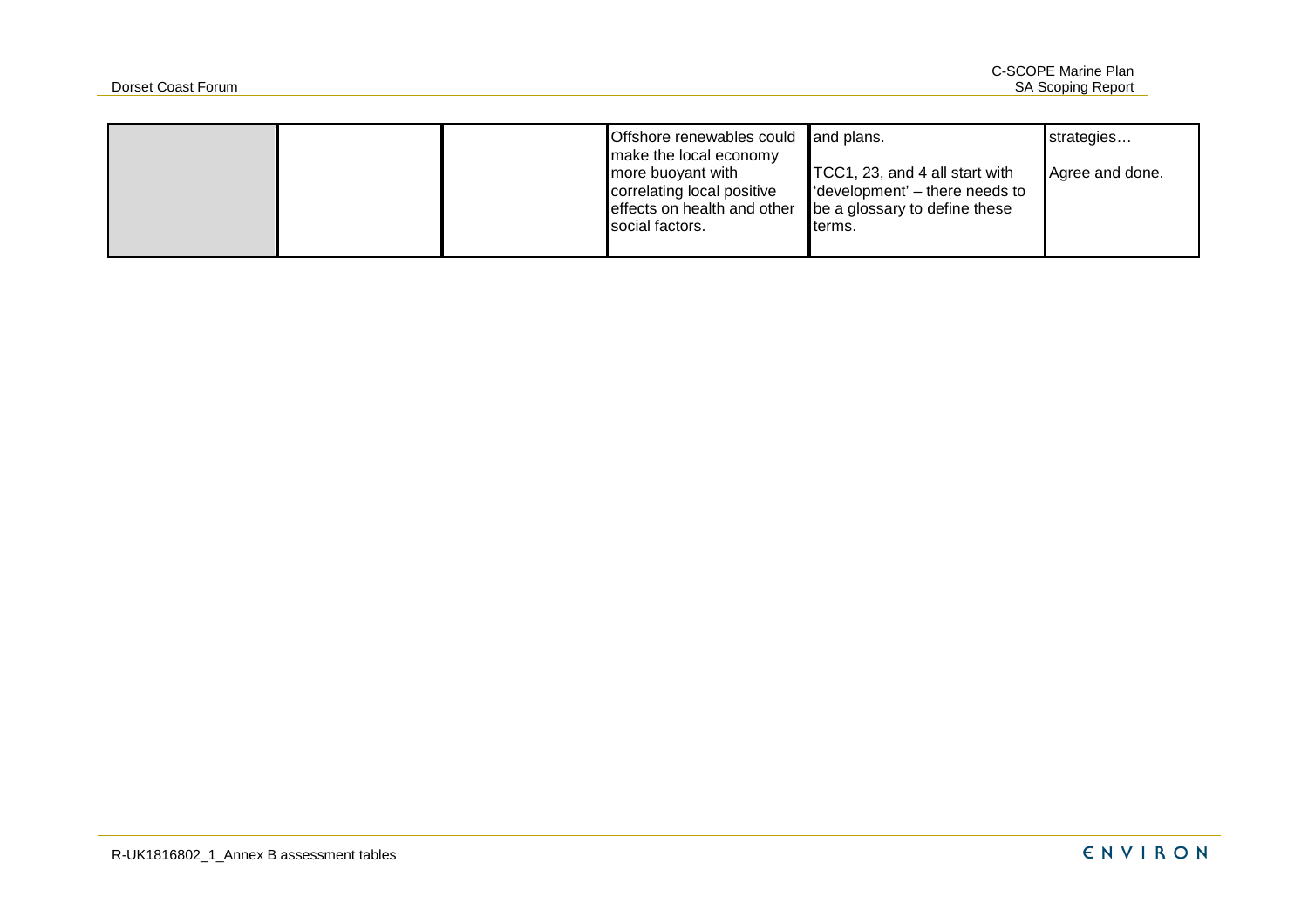| <b>SA Questions</b><br><b>ENVIRONMENT</b><br><b>WILL THE MARINE</b><br><b>SPATIAL PLAN?</b> |                                                                                                                                                                                                                                                                                                                                                                                                                                          | <b>Assessment Questions</b>                                                                                                                                                                                                                                                                                                                         |                          |                                                                                                                                                                                                                                                                                                                                                                                                                                                                                |                                                                                                                                                                                                                                                           |                                                                                                                                                                                                                                                                                                                                                                                             |
|---------------------------------------------------------------------------------------------|------------------------------------------------------------------------------------------------------------------------------------------------------------------------------------------------------------------------------------------------------------------------------------------------------------------------------------------------------------------------------------------------------------------------------------------|-----------------------------------------------------------------------------------------------------------------------------------------------------------------------------------------------------------------------------------------------------------------------------------------------------------------------------------------------------|--------------------------|--------------------------------------------------------------------------------------------------------------------------------------------------------------------------------------------------------------------------------------------------------------------------------------------------------------------------------------------------------------------------------------------------------------------------------------------------------------------------------|-----------------------------------------------------------------------------------------------------------------------------------------------------------------------------------------------------------------------------------------------------------|---------------------------------------------------------------------------------------------------------------------------------------------------------------------------------------------------------------------------------------------------------------------------------------------------------------------------------------------------------------------------------------------|
|                                                                                             |                                                                                                                                                                                                                                                                                                                                                                                                                                          | Is this supported /<br>conflicted in the<br>plan?                                                                                                                                                                                                                                                                                                   | be, and if so,<br>where? | If not, should it What is the importance of the<br>relationship?                                                                                                                                                                                                                                                                                                                                                                                                               | Do you have any suggestions<br>of how it can be made better,<br>including alternatives?                                                                                                                                                                   |                                                                                                                                                                                                                                                                                                                                                                                             |
| a)<br>$\mathsf{b}$                                                                          | Have a positive<br>impact upon any<br>areas of<br>environmental<br>importance such<br>as European<br>sites. Nationally<br>designated (Site<br>of Special<br>Scientific Interest<br>(SSSI), National<br>Nature Reserve<br>(NNR) and the<br>species which<br>these habitats<br>support<br>Aim to decrease<br>the fragmentation<br>and promote the<br>interconnectivity of<br>marine and coastal<br>waters where<br>appropriate.<br>Provide | a) HME1, HME2 and<br>HME3, HME4 $-$<br>seems to be<br>adequately covered<br>and supportive<br>b) The plan also<br>supports the marine<br>protected area<br>network,<br>throughHME1, HME2<br>and HME3, HME4,<br>HME5<br>c) REA7, 8, 9, TCC6<br>support the access to<br>wildlife.<br>Policies REA10 and<br>REA11 might be in<br>conflict, also REA5. |                          | The policies, as would be expected<br>from a range of conservation policies<br>perform positively in regard to these<br>criteria.<br>The effect should be felt at a local,<br>regional, national and international<br>level due to the high level of<br>designations present.<br>However, there is potential that the<br>plan is too conservative, to the<br>detriment of development<br>opportunities and enhancements that<br>could arise through developer<br>negotiations. | REA9 should say "including<br>under-represented groups."<br>There is a need to illustrate<br>better how the plan goes beyond<br>the statutory duties set out in<br>legislation.<br>The plan should be clearer in<br>regard to developer<br>contributions. | Agree, amended<br>in the heading<br>and policy<br>Feel that HME 3<br>goes beyond<br>European<br>statutory duties,<br>and at the same<br>time there is a<br>comment in<br>economic<br>proforma that<br>HME 3 is too<br>restrictive.<br>Therefore no<br>action taken.<br>Agree;<br>Addressed in<br>justification for<br>SME $3-$<br>compensatory<br>habitat and<br>developer<br>contributions |
| c)                                                                                          | opportunities for                                                                                                                                                                                                                                                                                                                                                                                                                        |                                                                                                                                                                                                                                                                                                                                                     |                          |                                                                                                                                                                                                                                                                                                                                                                                                                                                                                |                                                                                                                                                                                                                                                           |                                                                                                                                                                                                                                                                                                                                                                                             |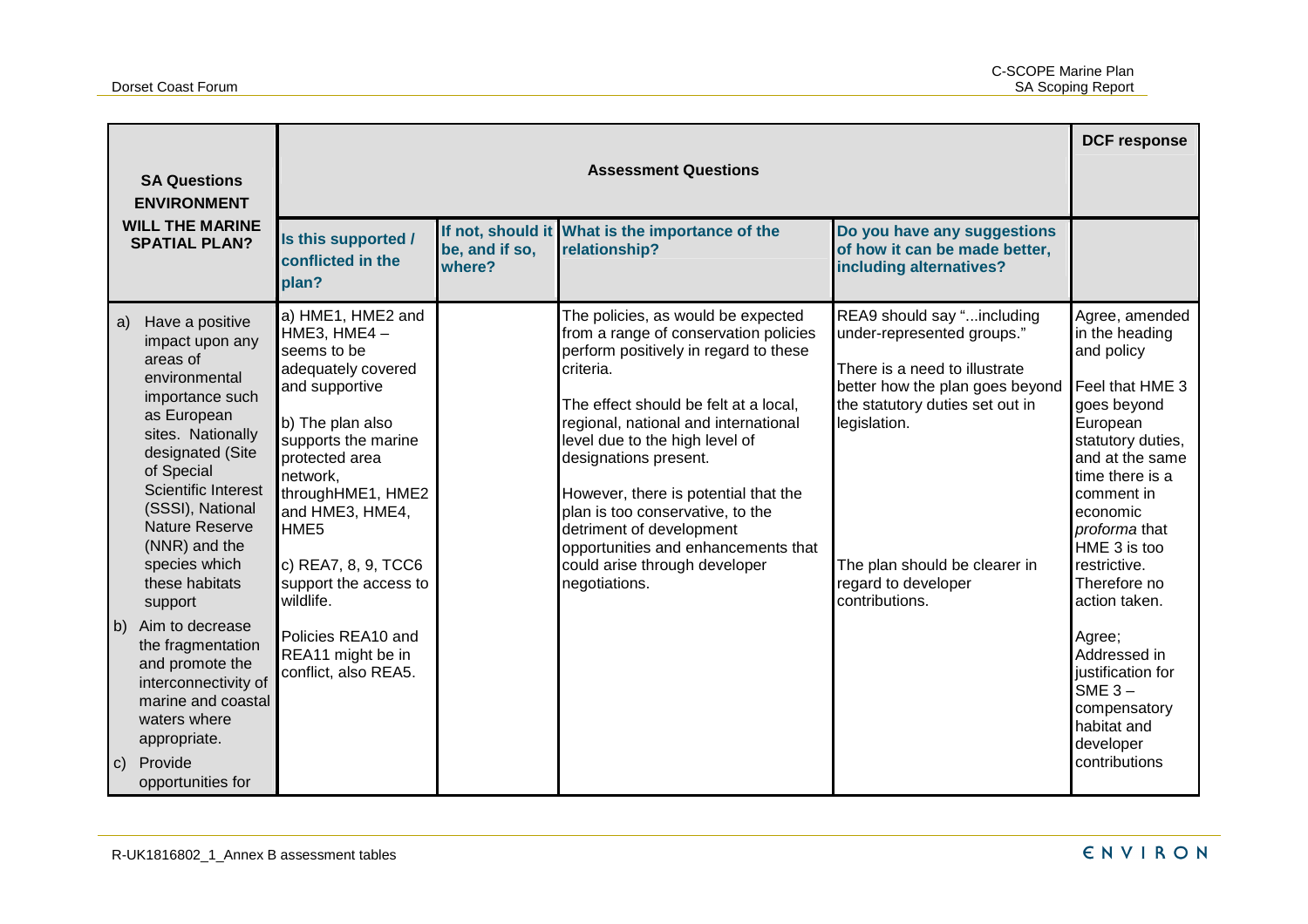|                      | people to come<br>into contact with,<br>and appreciate<br>wildlife and natural<br>areas                                                                                |                                                                                                                        |                                                                                                                                                    |                                                                                                                                                                                         |                                                                                                                                             |
|----------------------|------------------------------------------------------------------------------------------------------------------------------------------------------------------------|------------------------------------------------------------------------------------------------------------------------|----------------------------------------------------------------------------------------------------------------------------------------------------|-----------------------------------------------------------------------------------------------------------------------------------------------------------------------------------------|---------------------------------------------------------------------------------------------------------------------------------------------|
| $\mathsf{d}$<br>l e) | Have a positive<br>effect on the<br>landscape quality<br>and integrity of the<br>Dorset Coast?<br>Conserve and                                                         | d) - f) are largely<br>covered through<br>VEU1 and 1 and<br>REA10 and 11.<br>Although e) is not<br>explicitly covered. | The policies are promoting the right<br>type of development in the right<br>places - a largely positive effect<br>locally.                         | Areas of Outstanding Natural<br>Beauty (AONB) need to be<br>mentioned in the supporting text<br>for HME1, 2, VEU1 and VEU2 -<br>AONB and the Jurassic Coast's<br>world heritage status. | Agree and done.<br>Very hard to                                                                                                             |
|                      | enhance the<br>AONB and avoid<br>conflicts with the<br><b>AONB</b><br>management plan<br>or Heritage Coast<br>or World Heritage<br>Site Management<br>Plan Objectives? |                                                                                                                        |                                                                                                                                                    | The plan should define the<br>scales of development - what is<br>large scale in a Marine Plan?<br>There is a need to address the                                                        | define what large<br>scale is in the<br>marine<br>environment<br>given 3D nature<br>- could be<br>submerged<br>therefore have<br>altered to |
| f                    | Policies protect<br>and enhance the<br>landscape/seascap<br>e resources?                                                                                               |                                                                                                                        |                                                                                                                                                    | cumulative impacts of<br>development on the seascape<br>character $-$ or at least recognise<br>this in policy.                                                                          | development.<br>This is<br>addressed in<br>SME 2 with                                                                                       |
| $ g\rangle$          | Ensure the<br>resilience of<br>landscapes and<br>seascapes<br>capacity?                                                                                                |                                                                                                                        |                                                                                                                                                    |                                                                                                                                                                                         | reference back<br>to criteria laid out<br>in box A. Will<br>also address in<br>justification of<br>VEU 1.                                   |
| h)                   | Protect the seabed<br>from inappropriate<br>coastal use /                                                                                                              | This is addressed in<br>CAM1, SD1                                                                                      | A largely positive impact of the plan<br>on these criteria. Although it is<br>important to ensure that development<br>is not prevented because all | CAM 2 should refer also to<br>Beach Management Plans.<br>There is a need to protect                                                                                                     | Agree and done.<br>Feel covered by                                                                                                          |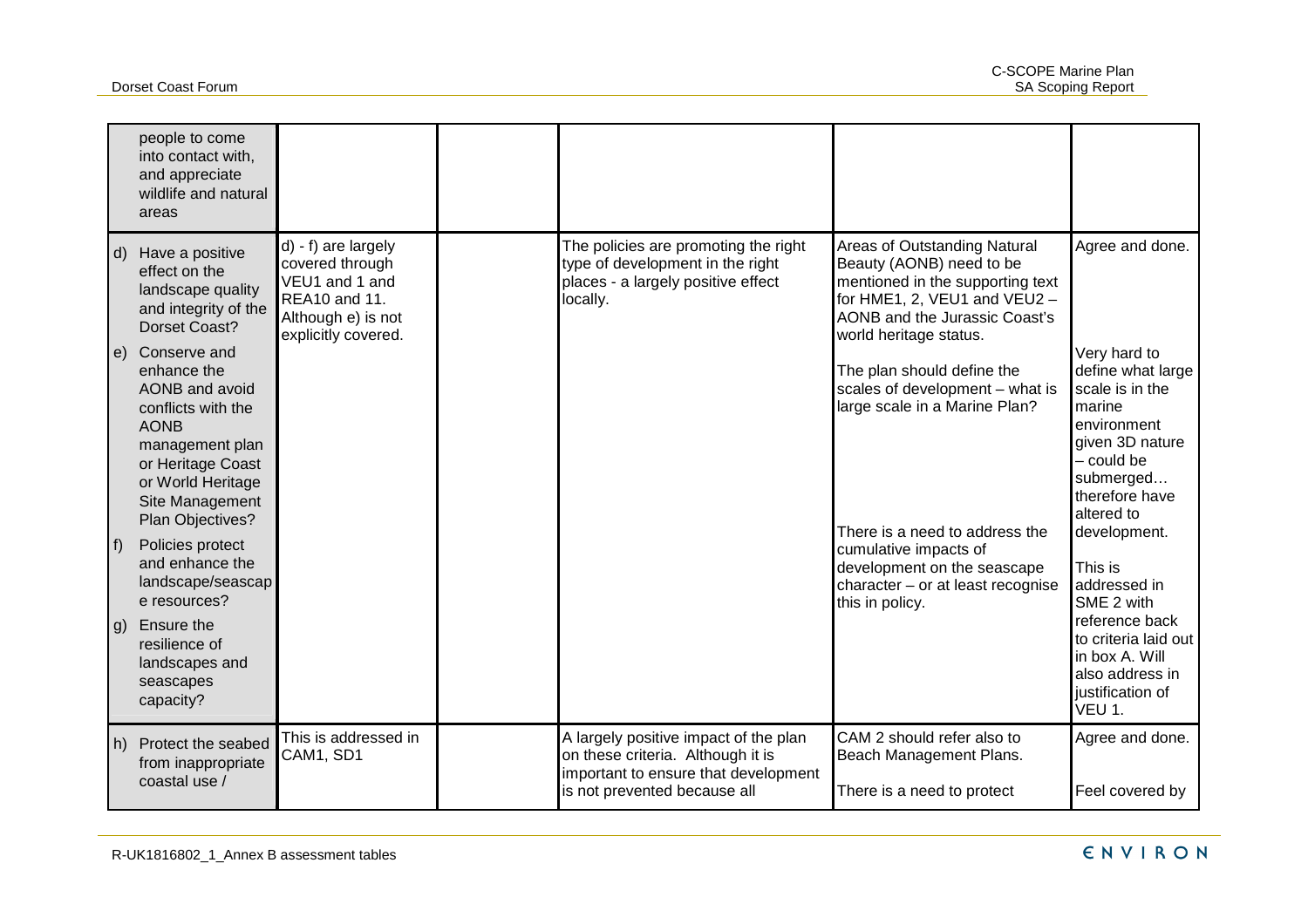| i)                      | development and<br>erosion<br>Affect any<br>designated sites<br>for geology                                                                                                                                                             |                                                                                                                                                                                                                | development will affect coastal<br>processes to some extent.                                                                                                                                     | geological features such as the<br>Shambles in addition to river<br>beds.<br>Suggest a policy to include deep<br>water processes as well as the<br>inter tidal zone.                                                                                                                                                                                                                      | criteria in Box A,<br>SME 2 - have<br>changed geology<br>to geological<br>features. Defined<br>geological<br>features in<br>glossary.                                                          |
|-------------------------|-----------------------------------------------------------------------------------------------------------------------------------------------------------------------------------------------------------------------------------------|----------------------------------------------------------------------------------------------------------------------------------------------------------------------------------------------------------------|--------------------------------------------------------------------------------------------------------------------------------------------------------------------------------------------------|-------------------------------------------------------------------------------------------------------------------------------------------------------------------------------------------------------------------------------------------------------------------------------------------------------------------------------------------------------------------------------------------|------------------------------------------------------------------------------------------------------------------------------------------------------------------------------------------------|
|                         |                                                                                                                                                                                                                                         |                                                                                                                                                                                                                |                                                                                                                                                                                                  | REA 3 - sensitive habitats could<br>include wrecks - change to say<br>'sensitive features'.                                                                                                                                                                                                                                                                                               | Agree and done.                                                                                                                                                                                |
| j)                      | Take into account<br>the requirements<br>of the Water<br>Framework<br>Directive and<br><b>Marine Strategy</b><br>Framework<br>Directive and the<br>chemical,<br>ecological and<br>hydrological<br>pressures on the<br>water environment | i) CAM2 and HME2<br>address all<br>designated sites for<br>geology. Geology<br>also mentioned in<br><b>Box A</b><br>i) HME14 addresses<br><b>MSFD</b><br>k) refer to m and r<br>I) Supported in<br>HME7,8,9,10 | The plan is broadly supported by<br>policies on water quality, natural<br>resources and pollution. However<br>there are a number of clarifications<br>that could make a more positive<br>effect. | Change the title of HME 15/16<br>section to 'reduction of litter to<br>sustainable waste management<br>and marine litter.'<br>CAM1 needs to have "wherever<br>possible" removed.<br>HME14 - could be re-worded to<br>state development should be<br>consistent with Water<br><b>Framework Directive and Marine</b><br>Strategy Framework Directive.<br>This policy could direct people to | Agree and done.<br>Agree and done.<br>We have<br>discussed this<br>with terrestrial<br>planners. If there<br>was a policy<br>framework which<br>covered these                                  |
| $\mathsf{k}$<br>$\vert$ | Ensure sustainable<br>use of natural<br>resources and<br>minimise the<br>impact of waste<br>disposal<br>Limit water<br>pollution to levels<br>that do not                                                                               | m) Supported in<br>REA3 and REA4,<br>SME8, HME8,<br>HME10-11. Figure<br>19 refers to env<br>sensitive moorings in<br>relation to eel grass.<br>n) Supported through                                            |                                                                                                                                                                                                  | a planning checklist that DCC<br>are looking to put on their<br>website.                                                                                                                                                                                                                                                                                                                  | issues, then we<br>could omit and<br>refer to that. But<br>these are not in<br>place (equivalent<br>would be RSS or<br>the relevant<br>PPSs). Feel it is<br>both necessary<br>and justified to |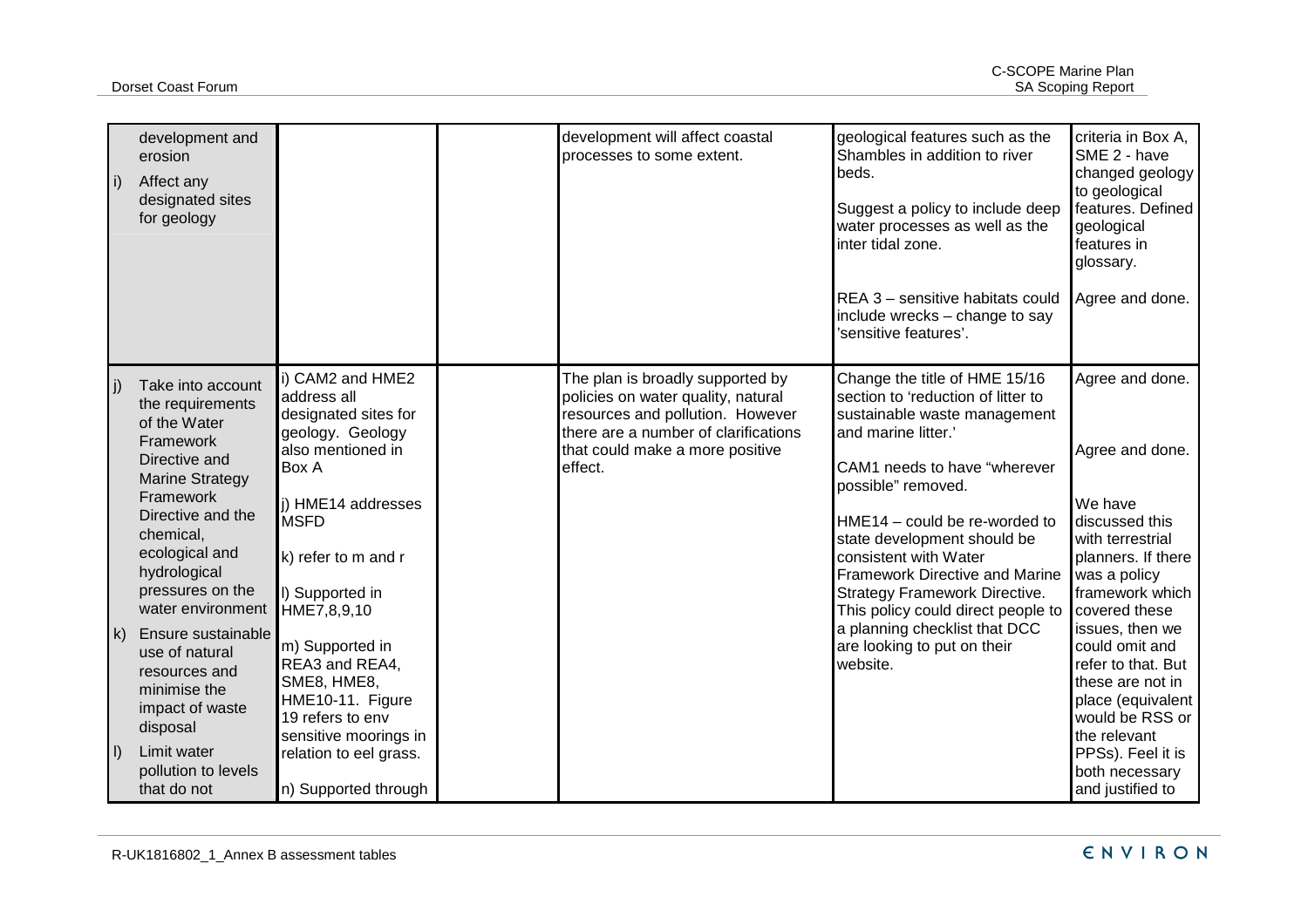|      | damage natural<br>systems<br>m) Reduce<br>contamination, and<br>safeguard seabed<br>sediment quality                                 | HME15 and 16.<br>HME8 addresses<br>liquid waste<br>o) Supported through<br>HME4, 7, 8, CAM1,<br>SME8, HME10. |  | $HME8 - just say "new$                                                                                                                                                                                                                                            | include at<br>present, until<br>MSFD more<br>established in<br>UK policy<br>framework.                                 |
|------|--------------------------------------------------------------------------------------------------------------------------------------|--------------------------------------------------------------------------------------------------------------|--|-------------------------------------------------------------------------------------------------------------------------------------------------------------------------------------------------------------------------------------------------------------------|------------------------------------------------------------------------------------------------------------------------|
|      | and quantity<br>n) Minimise waste,<br>then re-use or<br>recover it through                                                           | Probably covers<br>maintaining rather<br>than restoring.                                                     |  | developments"<br>SME8 - beach replenishment -<br>see economy objectives                                                                                                                                                                                           | Agree and done                                                                                                         |
| l O) | recycling; and<br>Maintain and<br>restore key<br>ecological<br>processes (e.g.<br>hydrology, water<br>quality, coastal<br>processes) | <b>REA8</b> possibly<br>working against the<br>criteria.                                                     |  | Water quality policies should<br>apply to shell fish waters as well.<br>HME 11 is largely obsolete -<br>suggest deleted as it is covered<br>in HME $10 -$ providing HME 10 is<br>amended to remove 'point<br>source' and refers to pollution<br>across the board. | Agree and done<br>with modified<br>text to make<br>clearer.<br>Agree. HME 11<br>deleted.,                              |
|      |                                                                                                                                      |                                                                                                              |  | There is a need to mention<br>mooring of tankers and<br>hazardous cargos anchoring in<br>bays.                                                                                                                                                                    | pointsource<br>removed.                                                                                                |
|      |                                                                                                                                      |                                                                                                              |  |                                                                                                                                                                                                                                                                   | Have had<br>discussions with<br>MCA about this<br>issue; it is not<br>illegal - rights of<br>innocent                  |
|      |                                                                                                                                      |                                                                                                              |  |                                                                                                                                                                                                                                                                   | passage in<br><b>UNCLOS</b> include<br>anchoring. It is<br>monitored by the<br>MCA. There is<br>also a bad-<br>weather |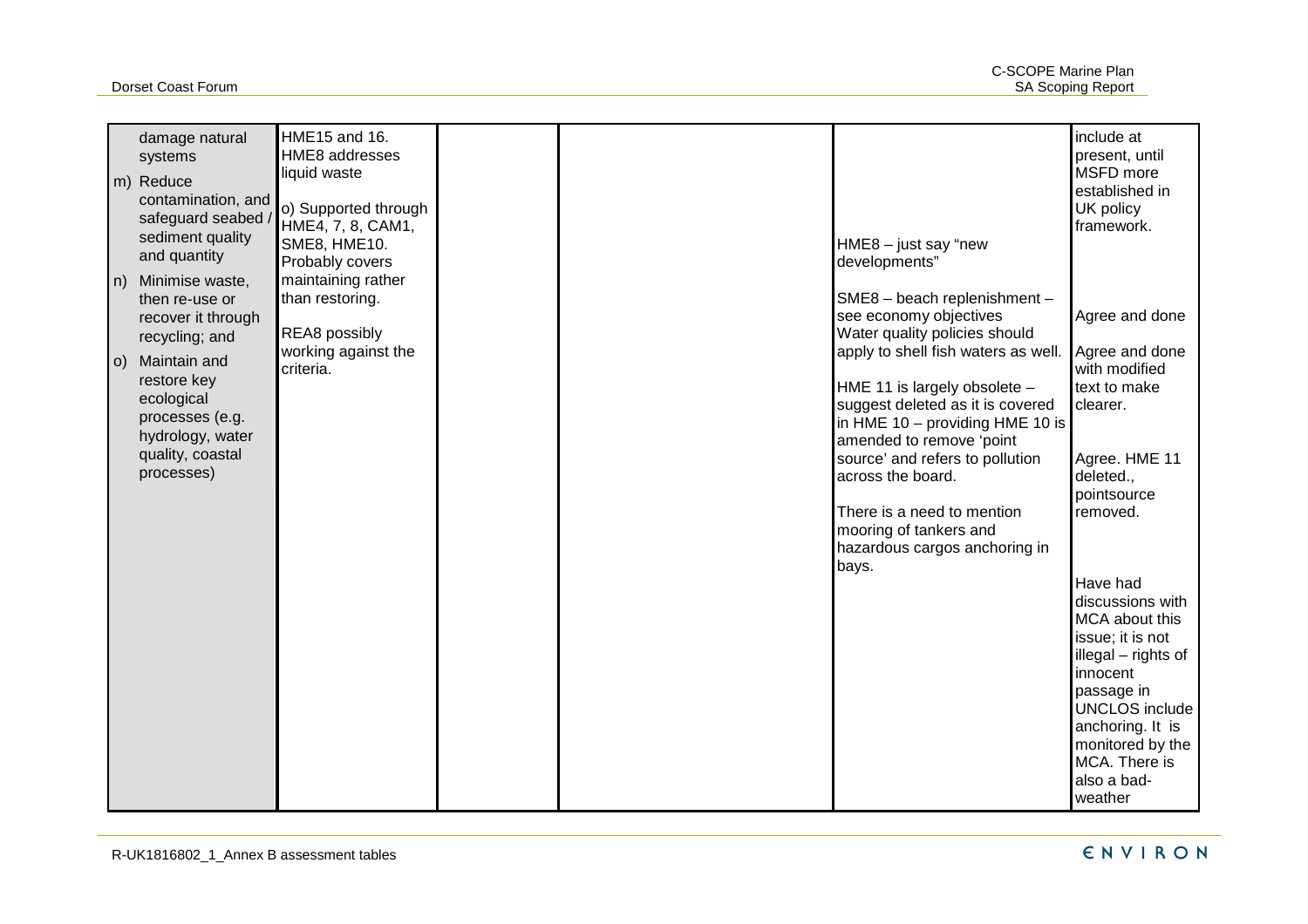|  |  | The use of the word 'industrial' is<br>superfluous in policies.<br>Include a policy that requires the<br>re-use of dredged material. | anchorage in<br>Weymouth Bay -<br>could argue<br>safer there than<br>out at sea. Could<br>have an<br>economic impact<br>on Port if ships<br>were<br>discouraged<br>from waiting in<br>Bay.<br>Agreed and<br>addressed.<br>This is well<br>covered by the<br>MMO licensing<br>requirements for<br>Dredging and<br>disposal under<br>the waste<br>framework<br>directive waste<br>hierarchy. $-$<br>MMO work with<br>applicants pre-<br>licensing to |
|--|--|--------------------------------------------------------------------------------------------------------------------------------------|----------------------------------------------------------------------------------------------------------------------------------------------------------------------------------------------------------------------------------------------------------------------------------------------------------------------------------------------------------------------------------------------------------------------------------------------------|
|  |  |                                                                                                                                      | identify suitable<br>re-use of<br>materials.                                                                                                                                                                                                                                                                                                                                                                                                       |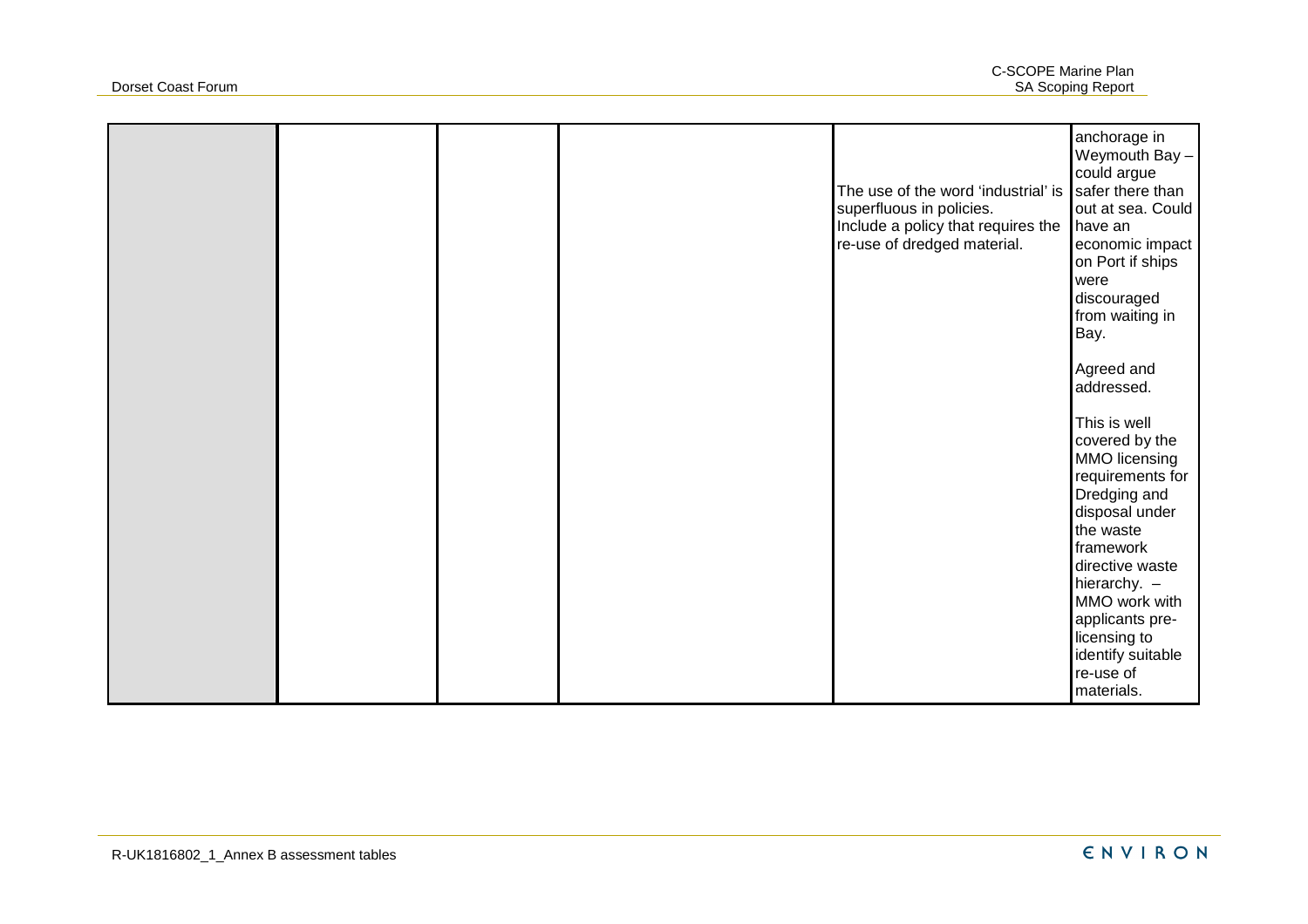| p)<br>$\vert$ r)                 | Provide a<br>sustainable<br>strategy for mixed<br>used development<br>on potential<br>renewable sites?<br>q) Contribute towards<br>the national targets<br>for greenhouse<br>gas reduction?<br>Ensure adequate<br>resources for<br>future<br>generations? | p) SME 6 supports<br>the co-location of<br>uses<br>q) see t) duplication<br>of objective<br>r) Supportive policies<br>are HME6 - sustain<br>fishing resources,<br>HME7, 15 and 16,<br><b>SME1, SS4.</b>                                          | Largely a positive impact to<br>encourage co-location.                                                                                                                                                                                                                                                                                                                                                                                                                             | Need to indicate in the<br>supporting text that a renewables<br>capacity study has been<br>undertaken.<br>Need to state that offshore<br>development is not just<br>renewable energy but could also<br>include artificial reefs, cabling<br>etc.<br>There should be provision for<br>smaller off-shore renewable<br>energy, including pilot schemes.<br>The co-location policy (SME 6)<br>should be more general and<br>inclusive. | Agree and done.<br>Agree and<br>removed second<br>sentence.<br>Examples<br>covered in<br>justification in<br>SME 6. Included<br>wreck to reef<br>example of<br>fisheries<br>enhancement.<br>angling and<br>diving.<br>Agreed and<br>integrated into<br>CAM <sub>6</sub> .<br>Covered above. |
|----------------------------------|-----------------------------------------------------------------------------------------------------------------------------------------------------------------------------------------------------------------------------------------------------------|--------------------------------------------------------------------------------------------------------------------------------------------------------------------------------------------------------------------------------------------------|------------------------------------------------------------------------------------------------------------------------------------------------------------------------------------------------------------------------------------------------------------------------------------------------------------------------------------------------------------------------------------------------------------------------------------------------------------------------------------|------------------------------------------------------------------------------------------------------------------------------------------------------------------------------------------------------------------------------------------------------------------------------------------------------------------------------------------------------------------------------------------------------------------------------------|---------------------------------------------------------------------------------------------------------------------------------------------------------------------------------------------------------------------------------------------------------------------------------------------|
| $ s\rangle$<br>$\vert t \rangle$ | Limit air pollution<br>to levels that do<br>not damage<br>natural eco-<br>systems or affect<br>community health<br>Have a neutral<br>impact on or result<br>in reduced<br>greenhouse gas<br>emissions                                                     | s) HME14, HME3,<br>HME9, $HME10 - are$<br>all supportive<br>although they don't<br>really address air<br>pollution - wording is<br>a bit vague.<br>$t)$ CAM5, CAM 6,<br>REA7 - waterborne<br>transport studies<br>have focused on<br>integrating | Waterborne transport study states that HME9 should pick up exhaust<br>the network would achieve a net<br>reduction in air pollution by<br>transferring traffic (non-freight) to<br>marine routes therefore a local<br>positive impact on the plan.<br>The plan's impact will be largely<br>dependent on the interface with<br>terrestrial planning and the effect that<br>coastal erosion and sea-level rise<br>might have on development and<br>specifically access to the marine | materials from shipping<br>HME14 - add air quality. There<br>is a need to make sure that the<br>impacts of cumulative<br>developments are covered.                                                                                                                                                                                                                                                                                 | This is not<br>practical can't<br>avoid exhaust<br>materials from<br>shipping, could<br>argue better than<br>increased road<br>traffic.<br>Cumulative<br>effects are<br>covered under<br>SME 3 Box A                                                                                        |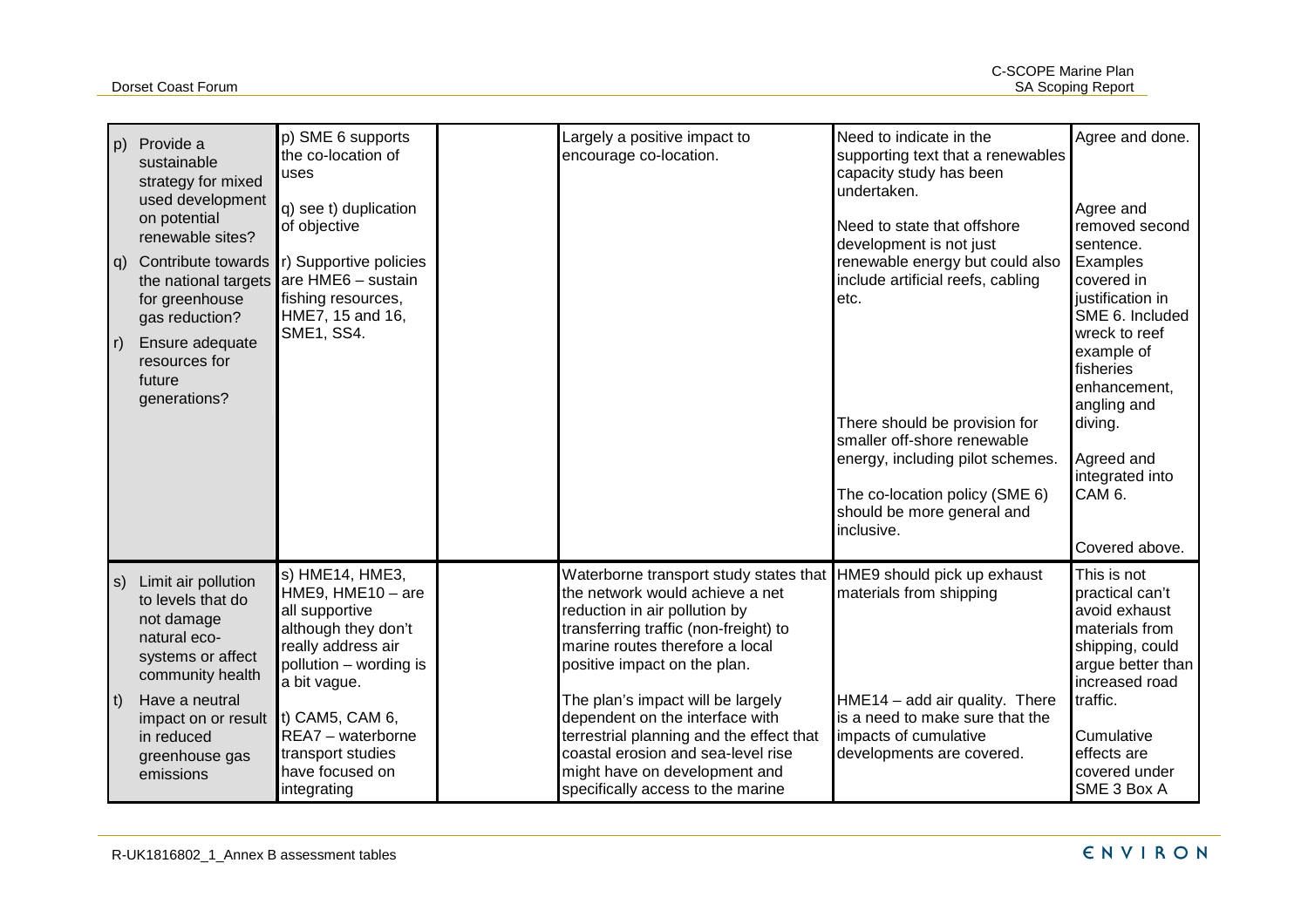Dorset Coast Forum

|              | u) Decrease the<br>fuel resources and<br>promote renewable transport. HME15<br>energy<br>technologies/strate<br>gies | waterborne<br>reliance upon fossil passenger transport<br>with public on land<br>waste disposal also<br>supportive.<br>u) SS4, CAM5 and 6                                                                        | areas. SD 2 promotes the<br>cooperation with terrestrial planning.<br>This does assume that the terrestrial<br>planning policies are in fact<br>sustainable. Therefore there is a<br>positive impact but the potential<br>magnitude is unknown. | Is ocean acidification adequately<br>covered? There is a pH<br>reference in HME7 though.<br>Need to check whether this is<br>within the scope of the plan to                                                                            | criteria. Air<br>quality added to<br>criteria and to<br><b>HME 14.</b><br>This is a global<br>climate change<br>issue, only way            |
|--------------|----------------------------------------------------------------------------------------------------------------------|------------------------------------------------------------------------------------------------------------------------------------------------------------------------------------------------------------------|-------------------------------------------------------------------------------------------------------------------------------------------------------------------------------------------------------------------------------------------------|-----------------------------------------------------------------------------------------------------------------------------------------------------------------------------------------------------------------------------------------|--------------------------------------------------------------------------------------------------------------------------------------------|
| $\mathsf{v}$ | Reduce the<br>number of<br>individuals<br>vulnerable to rising<br>sea levels                                         | and ports policy<br>(SME10).<br>There a potential<br>conflict with the<br>tranquillity policy -<br>REA10 in relation to<br>wind farms, SME1,<br>5, (landside<br>components) SME6,<br>7, 10 could be<br>positive. |                                                                                                                                                                                                                                                 | address.<br>General point - is it worth having<br>a transport section? If not,<br>suggest expanding SME10 that<br>focuses on shipping.<br>REA7 - does the policy need to<br>refer to both commercial and<br>passenger shipping. Add a   | can address is<br>through CAM<br>policies<br>Policies support<br><b>PHAL</b><br>management<br>plans which<br>include ship<br>handling etc. |
|              |                                                                                                                      | HME14 could work<br>against as could<br><b>REA11.</b><br>The link to terrestrial<br>planning I important,<br>SD 1 is supportive of<br>this.                                                                      |                                                                                                                                                                                                                                                 | reference to short sea shipping.<br>Is a new policy on short sea<br>shipping needed in SME<br>policies?<br>Need to cross refer to the<br>discussion about tranquillity in<br>economy b)                                                 | REA 7 is purely<br>about<br>passenger, so<br>have addressed<br>via new policy,<br><b>SME 12</b><br>Will address in                         |
|              |                                                                                                                      | v) Supported by<br>CAM3, 4. SME4.                                                                                                                                                                                |                                                                                                                                                                                                                                                 | $HME14 - this policy is needed$<br>and wouldn't recommend<br>removal or significant change.<br>TCC 1 refers to deprivation,<br>although this could be altered to<br>reflect dissatisfaction although it<br>is unclear how this could be | economy section<br>Agree, changes<br>made by adding<br>effects on people<br>as well as<br>environment.<br>Not really sure                  |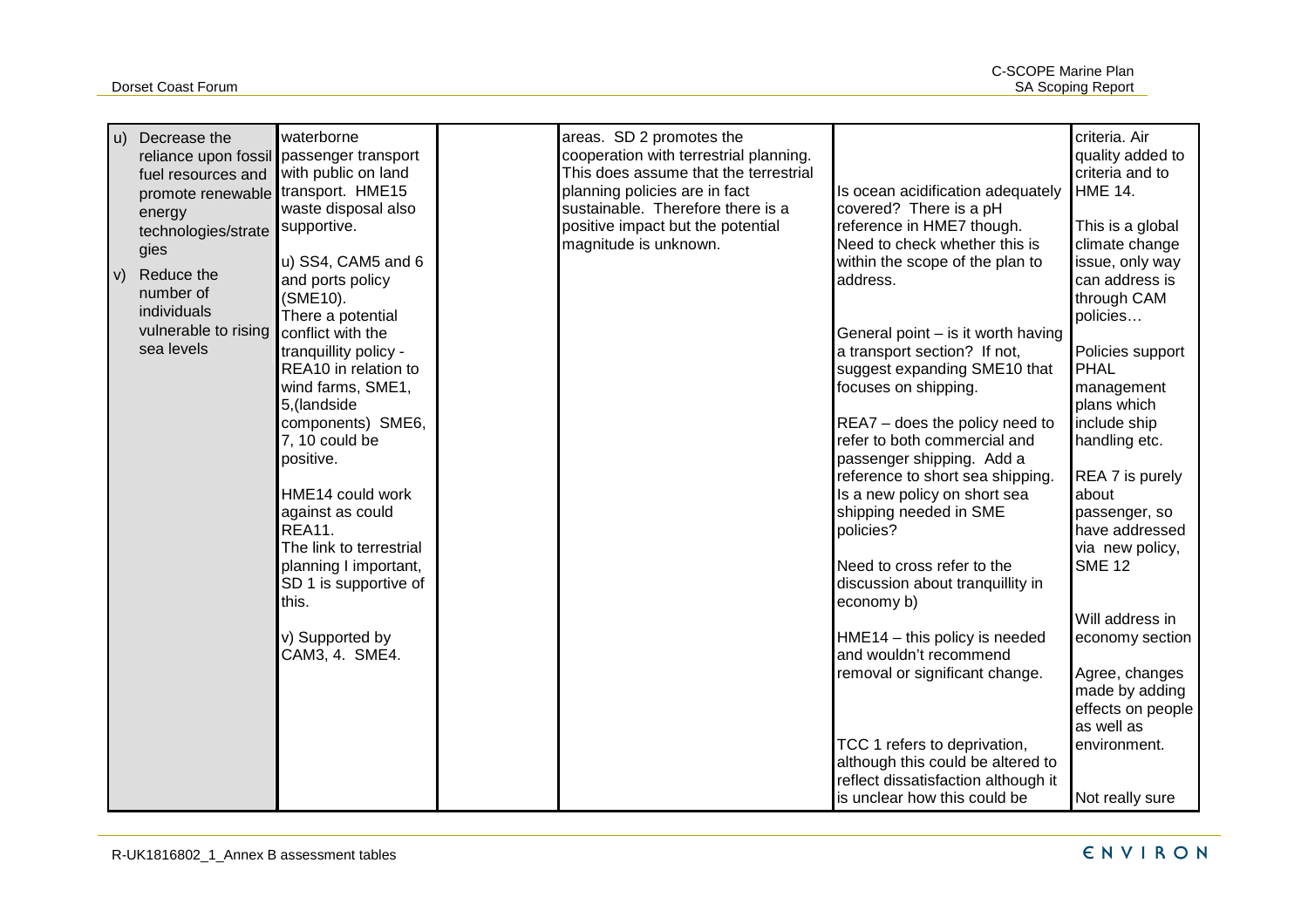|  |  | influenced by the MSP.                                            | what this                            |
|--|--|-------------------------------------------------------------------|--------------------------------------|
|  |  |                                                                   | means? We're                         |
|  |  |                                                                   | happy that this                      |
|  |  | Recommend to include a                                            | policy addresses<br>how marine       |
|  |  | requirement for developer                                         | development can                      |
|  |  | contributions to ensure                                           | help address                         |
|  |  | community resilience to sea level deprivation.<br>rise in future. |                                      |
|  |  |                                                                   | Don't feel we can                    |
|  |  |                                                                   | be this specific,                    |
|  |  |                                                                   | developer<br>contributions are       |
|  |  |                                                                   | covered in SME                       |
|  |  |                                                                   | 3 justifications -                   |
|  |  |                                                                   | decision makers                      |
|  |  |                                                                   | would identify                       |
|  |  | Need to support adaptation and<br>diversification of coastal      | most appropriate<br>measures at time |
|  |  | communities to sea level rise                                     | of application;                      |
|  |  |                                                                   | this may or may                      |
|  |  |                                                                   | not be linked to                     |
|  |  |                                                                   | sea level rise.                      |
|  |  |                                                                   | We have                              |
|  |  |                                                                   | previously                           |
|  |  |                                                                   | thought about                        |
|  |  |                                                                   | this in depth; it is                 |
|  |  |                                                                   | really the realms<br>of terrestrial  |
|  |  |                                                                   | planning. Feel                       |
|  |  |                                                                   | CAM 3 & 4 cover                      |
|  |  |                                                                   | this as much as                      |
|  |  |                                                                   | a marine plan                        |
|  |  |                                                                   | can.                                 |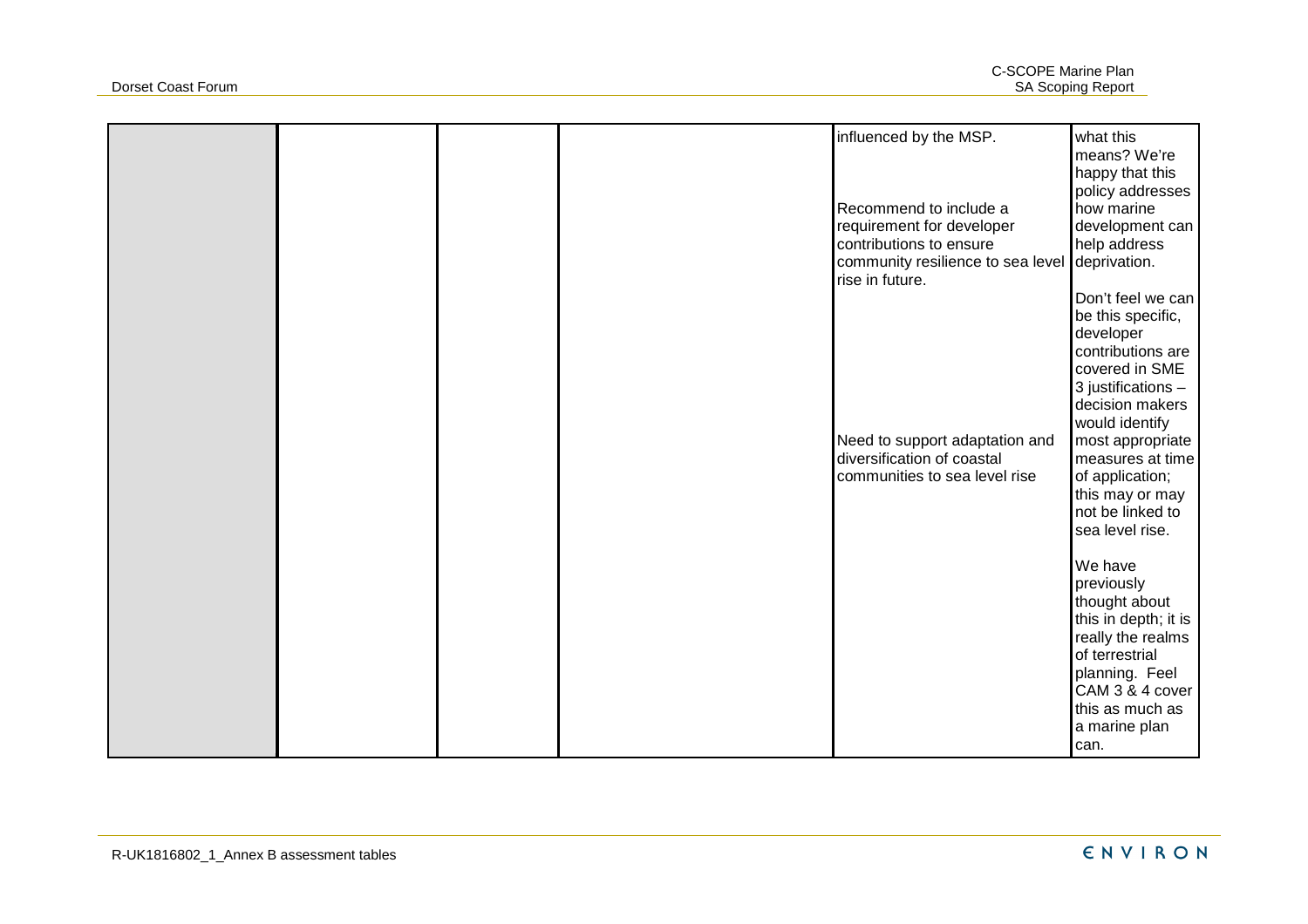|                   | w) Protect or enhance<br>the cultural and<br>archaeological<br>historic<br>environment, its<br>features and/or<br>setting | w)Supported by<br>VEU5 and VEU4,<br>VEU3 and TCC4<br>x) Supported by<br>CAM2 and Box 1 | Recognise that<br>there is a<br>between the<br>objective and<br>CAM1 and<br>CAM <sub>2</sub> | Largely a positive impact of the plan<br>on the historic environment - although<br>potential conflict there is a concern that the plan might<br>be too protective which , might result in $VEU4$ – look at wording to<br>the failure to take advantage of<br>planning gains to maximise the best<br>elements of the heritage environment. | TCC6 needs to say cultural as<br>well as natural environment<br>change to a positive slant. Early<br>engagement is required for any<br>development that is likely to<br>disturb cultural heritage assets | Agreed and<br>done.<br>Agreed and<br>done.                                 |
|-------------------|---------------------------------------------------------------------------------------------------------------------------|----------------------------------------------------------------------------------------|----------------------------------------------------------------------------------------------|-------------------------------------------------------------------------------------------------------------------------------------------------------------------------------------------------------------------------------------------------------------------------------------------------------------------------------------------|----------------------------------------------------------------------------------------------------------------------------------------------------------------------------------------------------------|----------------------------------------------------------------------------|
| $\vert x \rangle$ | Avoid loss of<br>scheduled and<br>other nationally<br>and internationally<br>important heritage<br>assets and<br>features |                                                                                        |                                                                                              |                                                                                                                                                                                                                                                                                                                                           | (define what is meant as an<br>asset in supporting text).<br>VEU3 to include reference to<br>effects on settings as well - and<br>seek opportunities to enhance<br>them.                                 | Agreed and<br>done.                                                        |
|                   |                                                                                                                           |                                                                                        |                                                                                              |                                                                                                                                                                                                                                                                                                                                           | VEU6 should say heritage of<br>cultural assets not buildings<br>Cross check against PPS5 to<br>check for wording consistency<br>Need to equalise VE3 with<br>HME1.                                       | Agreed and<br>done.<br>Have done.<br>Agreed.                               |
|                   |                                                                                                                           |                                                                                        |                                                                                              |                                                                                                                                                                                                                                                                                                                                           | Plan should set out a positive<br>and pro-active strategy for the<br>conservation and enjoyment of<br>the historic environment in the<br>plan area.                                                      | Addressed<br>through new<br>policy VEU 3.                                  |
|                   |                                                                                                                           |                                                                                        |                                                                                              |                                                                                                                                                                                                                                                                                                                                           | SD 2 - land sea interface used -<br>clarification need - does this<br>refer to coastal of just<br>development that extends from<br>land to sea e.g. a pier?                                              | Have changed<br>wording to<br>coastal zone.<br>Will define in<br>Glossary. |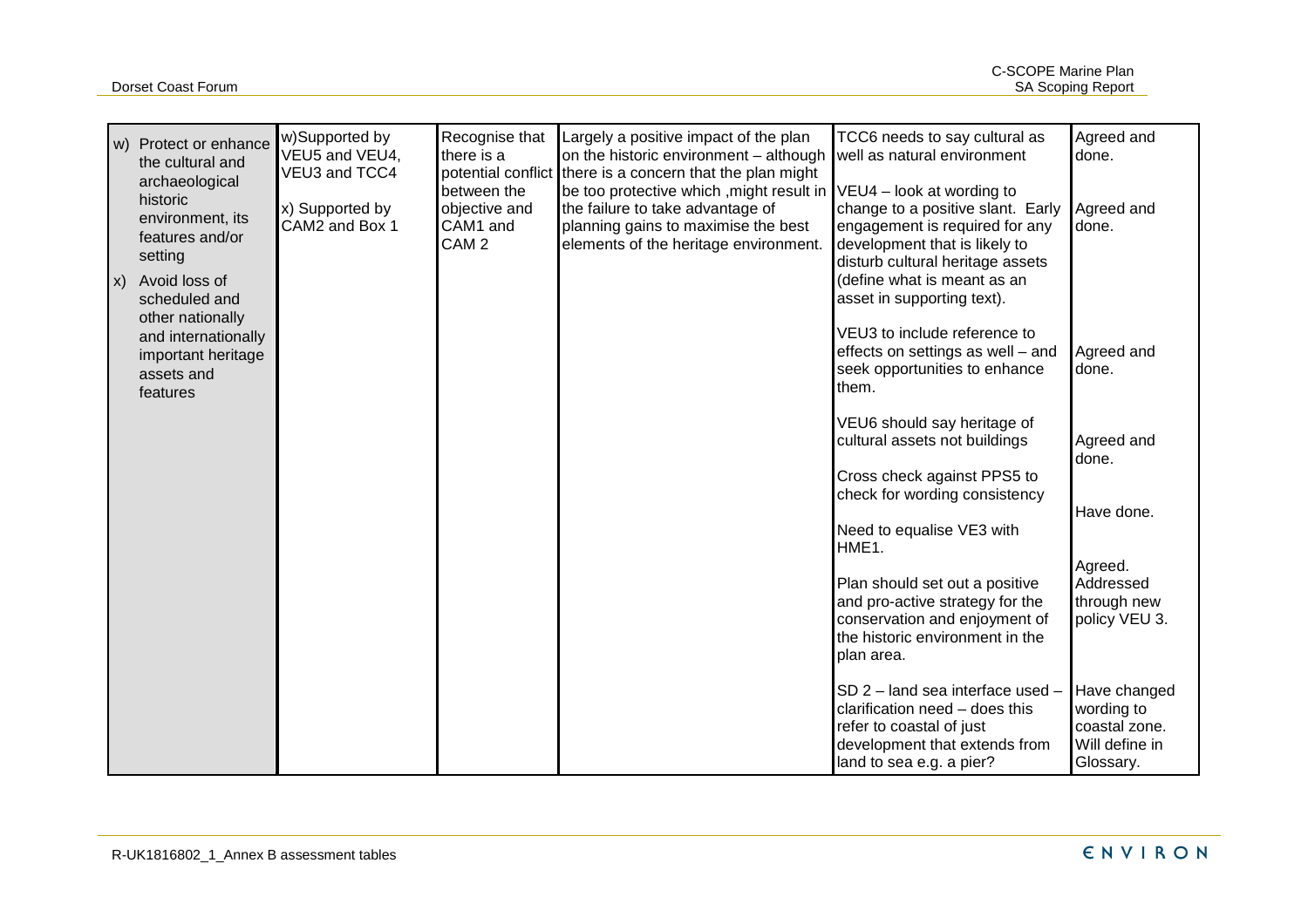|                                                          | <b>SA Questions</b><br><b>ECONOMY</b>                                                                                                                                |                                                                                                                                                                                                                                                                                                                                                                                                                                                                                               |                                                                                                                                                              | <b>Assessment Questions</b>                                                                                                                                                                                                                                                                                                                                                                                                                                                                                                                                                                                                   |                                                                                                                                                                                                                                                                                                                                                                                                                                                                                                                   | <b>DCC Response</b>                                                                                                                                                                                                                                    |
|----------------------------------------------------------|----------------------------------------------------------------------------------------------------------------------------------------------------------------------|-----------------------------------------------------------------------------------------------------------------------------------------------------------------------------------------------------------------------------------------------------------------------------------------------------------------------------------------------------------------------------------------------------------------------------------------------------------------------------------------------|--------------------------------------------------------------------------------------------------------------------------------------------------------------|-------------------------------------------------------------------------------------------------------------------------------------------------------------------------------------------------------------------------------------------------------------------------------------------------------------------------------------------------------------------------------------------------------------------------------------------------------------------------------------------------------------------------------------------------------------------------------------------------------------------------------|-------------------------------------------------------------------------------------------------------------------------------------------------------------------------------------------------------------------------------------------------------------------------------------------------------------------------------------------------------------------------------------------------------------------------------------------------------------------------------------------------------------------|--------------------------------------------------------------------------------------------------------------------------------------------------------------------------------------------------------------------------------------------------------|
| <b>WILL THE</b><br><b>MARINE SPATIAL</b><br><b>PLAN?</b> |                                                                                                                                                                      | Is this supported /<br>conflicted in the plan?                                                                                                                                                                                                                                                                                                                                                                                                                                                | If not, should it be,<br>and if so, where?                                                                                                                   | What is the importance /<br>nature of the impact?                                                                                                                                                                                                                                                                                                                                                                                                                                                                                                                                                                             | Do you have any<br>suggestions of how it can<br>be made better, including<br>alternatives?                                                                                                                                                                                                                                                                                                                                                                                                                        |                                                                                                                                                                                                                                                        |
| a)                                                       | Promote<br>aquaculture<br>and fisheries<br>activities that<br>increase job<br>opportunities<br>and food<br>security using<br>environmental<br>ly sound<br>practices; | Job opportunities are<br>addressed. SME5 is<br>important - links to<br>necessary infrastructure.<br>Important to support the<br>industry in terms of<br>processing etc. The following<br>policies support this<br>objective:<br>TCC <sub>3</sub><br>TCC6<br>SME1<br>HME <sub>12</sub><br>TCC 5, SME11 and SME 5<br>are all drivers of economic<br>development, HME 1, 3, 5, 6<br>and TCC1 and 2 go some<br>way to containing this growth<br>SD3 is also important to<br>increase the evidence | Food security is not<br>explicitly covered in<br>the policies.<br>However, it may be<br>appropriate to<br>include this<br>explanation in policy<br>or SME11. | The policies taken together<br>will be positive in relation to<br>promoting aquaculture and<br>fisheries. This effect has the<br>potential to have a regional<br>scale and occur over the long-<br>term - providing an economic<br>HME5, HME3, TCC5 benefit for the South West.<br>However, as a proportion of<br>other economic activity,<br>fishing employment is not<br>considered significant. HME7,<br>8, 9, 10 and 11 also seek to<br>improve water quality which<br>will help fisheries and will<br>have a positive effect.<br>Some of the policies seem<br>restrictive in relation to<br>safeguarding the environment | Amend SME5 so that it is<br>less specific, i.e. remove the<br>direct reference to fisheries?<br>(delete the 'such as').<br>Consider the inclusion of a<br>specific infrastructure policy<br>to ensure economic effects<br>are realised.<br>By encouraging the<br>diversification of the fishing<br>fleet, the economic could be<br>resilient to shocks in the<br>future. This would<br>complement TCC 3.<br>SME8 needs to be re-<br>worded so that it leads to<br>the provision of "an<br>appropriate resource in | Agree and done.<br>Feel with the<br>removal of specifics<br>in SME 5 that this is<br>covered.<br>Don't feel this can be<br>covered in policy,<br>but will include in<br>justification for TCC<br>3.<br>Agree and done -<br>see environment<br>proforma |
|                                                          |                                                                                                                                                                      | available to make decisions.<br>The following policies work<br>against / conflict with this<br>objective:                                                                                                                                                                                                                                                                                                                                                                                     |                                                                                                                                                              | - HME3 in particular might be<br>too restrictive and might reign<br>in the extent of the economic<br>benefits.                                                                                                                                                                                                                                                                                                                                                                                                                                                                                                                | terms of what already exists<br>in the natural environment".<br>Does HME12 and 13 need<br>to clarify the "areas defined"                                                                                                                                                                                                                                                                                                                                                                                          | Have combined<br>HME 12 and 13, and                                                                                                                                                                                                                    |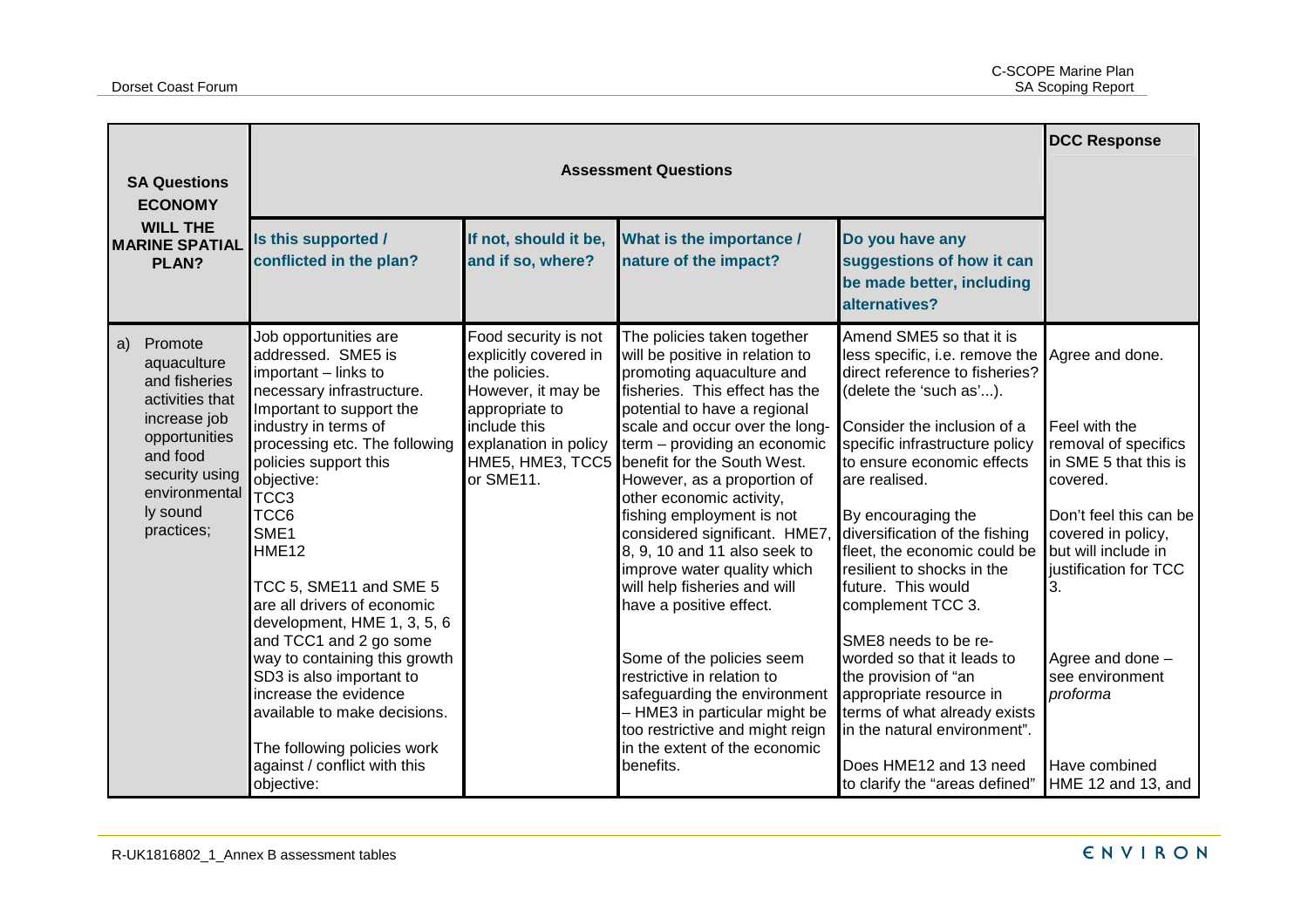|                    |                                                                                                                                                                                                                                                                                              | $SME8 - beach$<br>replenishment can<br>introduce pollution /<br>other problems and this<br>can have an impact on<br>fisheries if inappropriate<br>material is used.<br>HME 12 and 3 can be<br>potentially restrictive to<br>the fishing industry.<br>HME3 is restrictive with<br>relation to fishing.                                                                                          |                                                                                                                                                                                                                                                                                                                                                                                                                                                                                                                                                                                                                           | Re-word HME3 to make this<br>less restrictive.<br>It would be helpful if food<br>security is mentioned more<br>explicitly in the policies.                                                                                                                                                                                                                                     | point people to<br>sensitivity maps<br>which will be<br>appended and<br>available via GIS<br>tool.<br>Agree and have<br>changed wording to<br>'have regard to' as<br>opposed to 'no<br>significant'.<br>Included in<br>justification for HME<br>5, 6 and SME 11. |
|--------------------|----------------------------------------------------------------------------------------------------------------------------------------------------------------------------------------------------------------------------------------------------------------------------------------------|------------------------------------------------------------------------------------------------------------------------------------------------------------------------------------------------------------------------------------------------------------------------------------------------------------------------------------------------------------------------------------------------|---------------------------------------------------------------------------------------------------------------------------------------------------------------------------------------------------------------------------------------------------------------------------------------------------------------------------------------------------------------------------------------------------------------------------------------------------------------------------------------------------------------------------------------------------------------------------------------------------------------------------|--------------------------------------------------------------------------------------------------------------------------------------------------------------------------------------------------------------------------------------------------------------------------------------------------------------------------------------------------------------------------------|------------------------------------------------------------------------------------------------------------------------------------------------------------------------------------------------------------------------------------------------------------------|
| b)<br>$\mathbf{C}$ | Protect or<br>enhance the<br>tranquility of<br>the coast;<br>Improve<br>accessibility to<br>good quality<br>marine areas<br>and increase<br>opportunities<br>for outdoor<br>recreation and<br>exercise;<br>d) Promote<br>prosperity and<br>quality of life<br>benefits for the<br>people and | REA10, REA11 and TCC4<br>address tranquillity.<br>TCC6, VEU5 address<br>recreation.<br>REA1, REA2, REA5, REA12<br>and figures 18a and b<br>constrain activity.<br>REA9 is supportive in relation<br>to underrepresented groups.<br>SME1 and REA8 - increases<br>access to the coast.<br>Communities<br>SD1 and 2, TCC1, 2 and 3 -<br>deal more with prosperity<br>rather than quality of life. | Tranquil places are generally<br>those that don't have car<br>parks generating income. The REA10 (significantly<br>retention of tranquility means<br>in some cases the exclusion<br>of other users in order to<br>maintain tranquility $-$ that is<br>the value of the area can be<br>negatively affected by its<br>popularity. So there is<br>ultimately going to be a trade-<br>off between tranquil places<br>and accessibility. However,<br>this plan performs positively in<br>regard to retaining tranquility<br>and protecting tranquil<br>spaces.<br>There are therefore positive<br>and negative implications of | There is a test of<br>significance within policy<br>threaten) this needs to be<br>defined.<br>HME14 should clarify<br>whether it refers to effects in<br>reference to the effects on<br>wildlife or the effects on<br>people? Needs to be both?<br>Delete the phrase on the<br>natural environment.<br>There is a need to reference<br>guidance within the<br>supporting text. | Agree, have<br>removed significant<br>as this is very<br>difficult to define.<br>Agree and have<br>included people and<br>wildlife.<br>Agree and done.<br>Agree, is in a<br>footnote, but will also<br>include in<br>justification.<br>Don't feel this is        |
|                    | communities of                                                                                                                                                                                                                                                                               |                                                                                                                                                                                                                                                                                                                                                                                                | the plan in this context.                                                                                                                                                                                                                                                                                                                                                                                                                                                                                                                                                                                                 |                                                                                                                                                                                                                                                                                                                                                                                | necessary, as                                                                                                                                                                                                                                                    |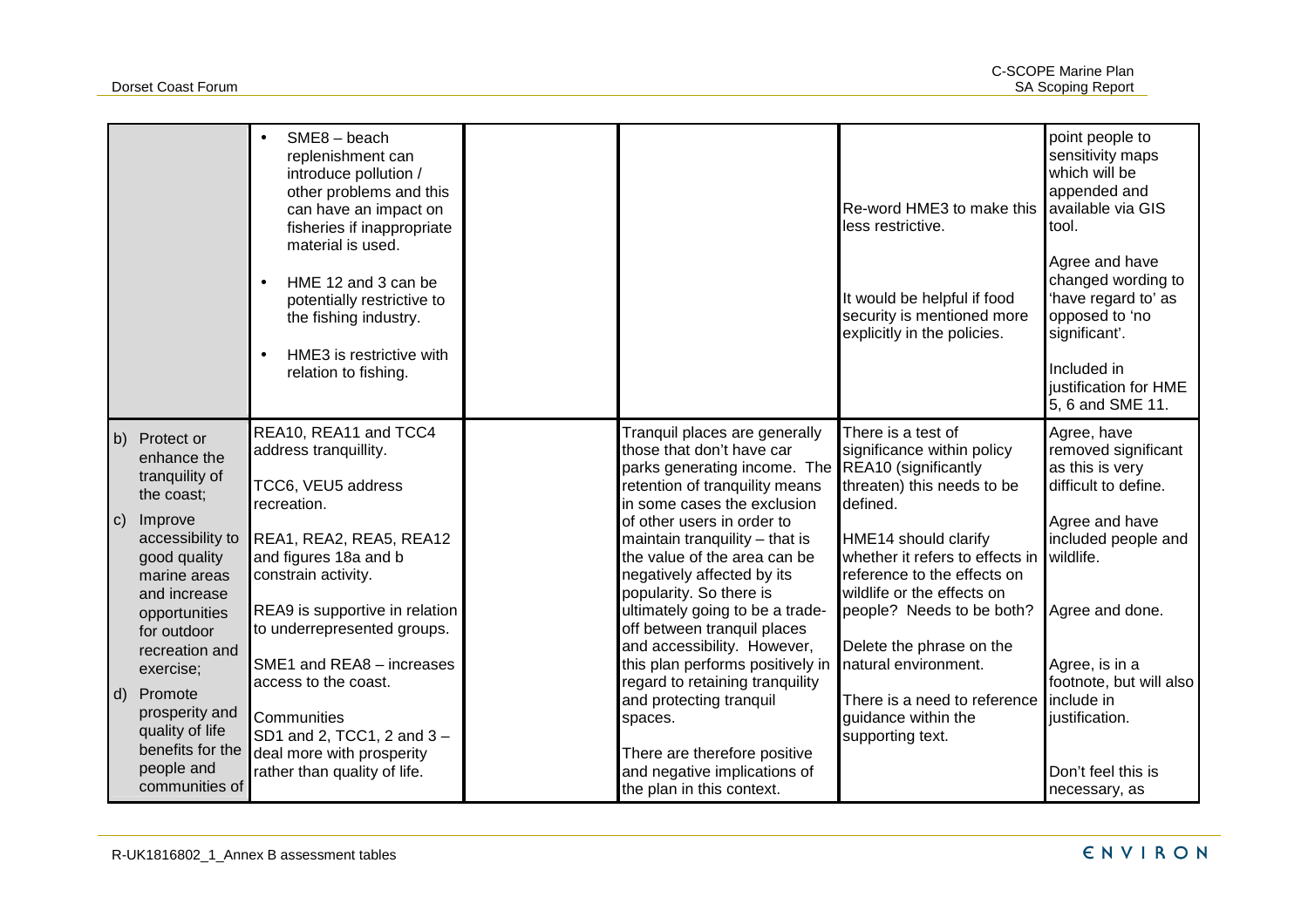|                   | the Dorset<br>Coast through<br>appropriate<br>levels of                                                           | HME policies support quality<br>of life as they address the<br>environment. HME14-<br>supportive on communities                                                              | Specifically the economic<br>benefit s of maximizing the<br>tourism / recreation draw of<br>the area and the potential                                  | HME14 needs to reference<br>REA10 (a catch all policy<br>which lists several factors<br>that affect tranquillity).                              | covered adequately<br>in SME 2, Box A<br>criteria, also REA<br>10, REA 11.                             |
|-------------------|-------------------------------------------------------------------------------------------------------------------|------------------------------------------------------------------------------------------------------------------------------------------------------------------------------|---------------------------------------------------------------------------------------------------------------------------------------------------------|-------------------------------------------------------------------------------------------------------------------------------------------------|--------------------------------------------------------------------------------------------------------|
| $\vert e \rangle$ | development<br>surrounding<br>the plan area;<br>Improve and<br>integrate<br>marine<br>planning                    | e) SD1, SD2, SD3 and SD4<br>relate directly to Improving<br>and integrating marine<br>planning throughout the<br>Dorset coast. VUE5 and<br>REA12 are generally<br>supportive | indirect effect that these areas<br>become less tranquil and<br>therefore cease to attract<br>visitors.<br>SS2 may have an indirect<br>negative effect. | The perception of tranquility<br>is relative and therefore the<br>measure/definition of<br>tranquility needs to be                              | Agree and will<br>include in<br>justification of REA<br>10/11 and in<br>glossary.                      |
|                   | throughout the<br>Dorset coast<br>and to take the<br>importance of<br>tourism and<br>the economy<br>into account. |                                                                                                                                                                              | There is a difference between<br>general access and<br>accessibility for non-able<br>bodied. The later should be<br>focused on.                         | included within the<br>supporting text.<br>REA2 - detail needs to be<br>provided on how this is<br>monitored and by whom.                       | Covered in<br>justification - PHAL,<br>Weymouth Harbour<br>Master and beach<br>managers.               |
|                   |                                                                                                                   |                                                                                                                                                                              |                                                                                                                                                         | REA5 is working against but<br>is a trade-off that needs to<br>be made to protect the<br>environment. Making the<br>policy more positive should | Don't feel this is<br>unduly negative and<br>difficult to have a<br>positive policy.<br>Leaving as is. |
|                   |                                                                                                                   |                                                                                                                                                                              |                                                                                                                                                         | be considered, e.g. activities<br>which are positive which are<br>compatible with these uses<br>will be supported.<br>REA1 - needs to link to   | Agree and done.                                                                                        |
|                   |                                                                                                                   |                                                                                                                                                                              |                                                                                                                                                         | current plan processes<br>rather than existing and<br>remove "pre-date the plan".                                                               | Agree and done                                                                                         |
|                   |                                                                                                                   |                                                                                                                                                                              |                                                                                                                                                         | Need to reference "existing<br>recreational management<br>plans" rather than zoning                                                             | Feel that the figures                                                                                  |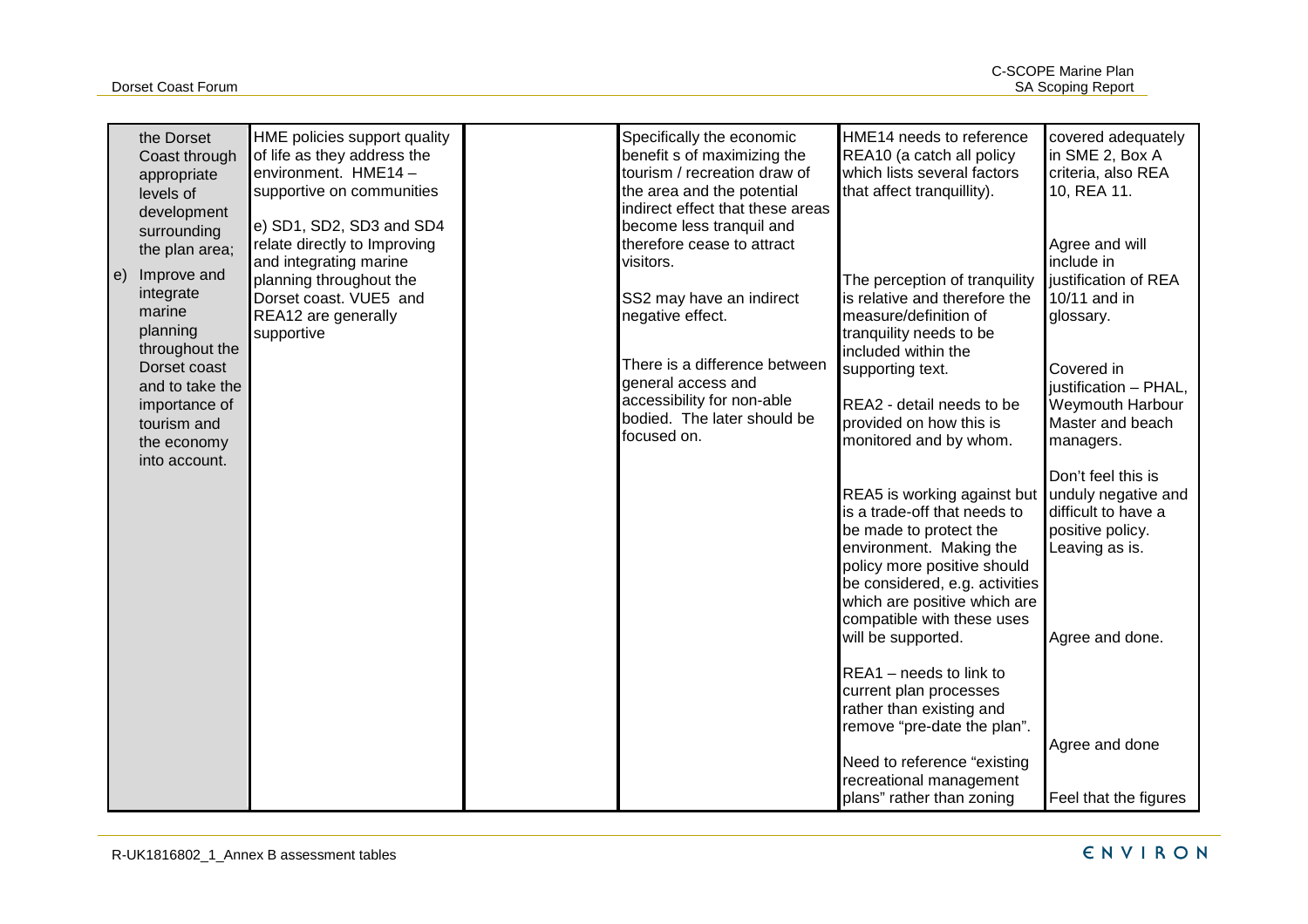|  |  | plans.<br>Maybe remove figure 18 as<br>these will change over time<br>- just show the harbour<br>jurisdictions instead. Fleet<br>should also be included.                                                                                                                                              | need to be here,<br>there will be a link to<br>the GIS planning<br>tool; updates will be<br>made here so the<br>latest version will be<br>available. A caveat<br>on the marine plan<br>figures will point<br>people to the GIS for<br>very latest data. Will<br>include Fleet. |
|--|--|--------------------------------------------------------------------------------------------------------------------------------------------------------------------------------------------------------------------------------------------------------------------------------------------------------|--------------------------------------------------------------------------------------------------------------------------------------------------------------------------------------------------------------------------------------------------------------------------------|
|  |  | REA6 - why does all activity Agree and deleted<br>need to be restricted in this<br>area? Almost don't need<br>REA6 as this is covered in<br>REA5. Consider deletion of<br>REA6.                                                                                                                        | REA 6.                                                                                                                                                                                                                                                                         |
|  |  | SME10 needs to be<br>reviewed to ensure it is<br>compatible with existing and<br>planned activities.<br>The section should be re-<br>named from "supporting<br>sustainable development in<br>Portland Harbour" to "Ports<br>and Shipping" and needs to<br>include both Portland and<br>Weymouth Ports. | Agree, have met<br>with PHAL since SA<br>workshop and<br>discussed policies<br>surrounding Port.                                                                                                                                                                               |
|  |  | Potentially need to be less<br>restrictive with relation to<br>HME3 and HME9 - need to<br>define what is acceptable<br>within policy or supporting                                                                                                                                                     | HME 3 amended as<br>per environment<br>proforma. Agreed<br>on HME 9, amended<br>policy. Justification                                                                                                                                                                          |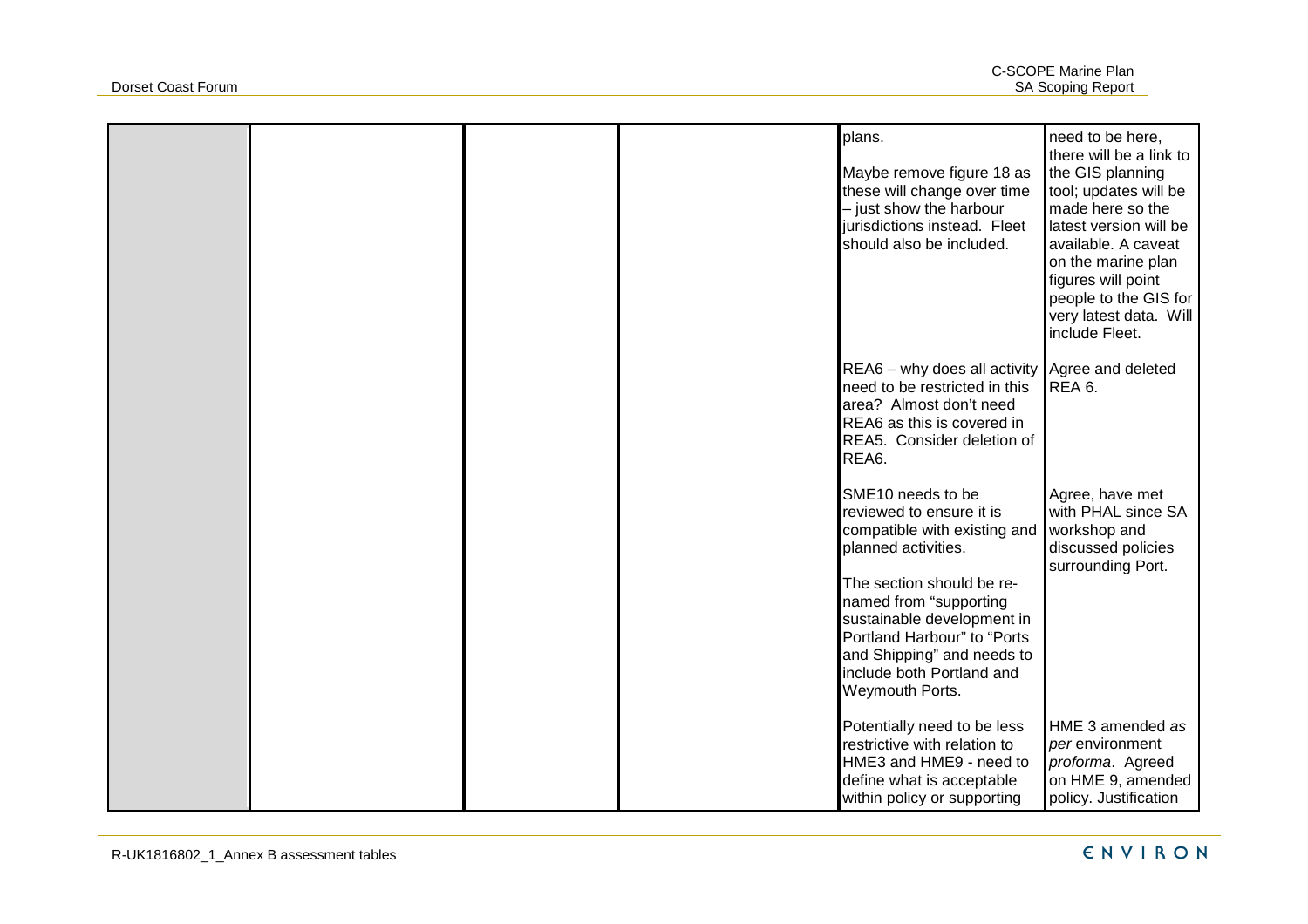|  |  | text.<br>Need to clarify where the<br>reference to 6 nautical miles<br>comes from.                                                                                                                                                                                                       | will refer to new<br>legislation on ship-<br>to-ship transfer and<br>licensing of ports. |
|--|--|------------------------------------------------------------------------------------------------------------------------------------------------------------------------------------------------------------------------------------------------------------------------------------------|------------------------------------------------------------------------------------------|
|  |  | Focus policy REA 11 on<br>honeypot sites to preserves<br>tranquillity elsewhere.<br>There is a need to make<br>specific mention to the<br>Jurassic Coast World<br>Heritage Site (JCWHS) and<br>Area of Outstanding Natural<br>Beauty (AONB) policies<br>which promote honeypot<br>sites. | Agree and amended<br>in line with<br>recommendation                                      |
|  |  | The MSP will need to<br>closely integrate with the<br>relevant LDFs in particular<br>on car parking standards as<br>this will have a direct link to<br>the outcomes of the plan.                                                                                                         | Yes, agree with this<br>statement and this is<br>reflected in policies<br>SD 1 and 2     |
|  |  | TCC3 should be expanded<br>to include Green<br>Infrastructure.                                                                                                                                                                                                                           | This is remit of<br>terrestrial planning                                                 |
|  |  | REA 9 should provide an<br>example.                                                                                                                                                                                                                                                      | Covered in<br>justification.                                                             |
|  |  | REA 8 shouldn't just<br>mention slipways. Should<br>say 'access' not slipways.                                                                                                                                                                                                           | Agree and done.                                                                          |
|  |  | The plan should present its<br>own definition of sustainable and government                                                                                                                                                                                                              | Have used Bruntland                                                                      |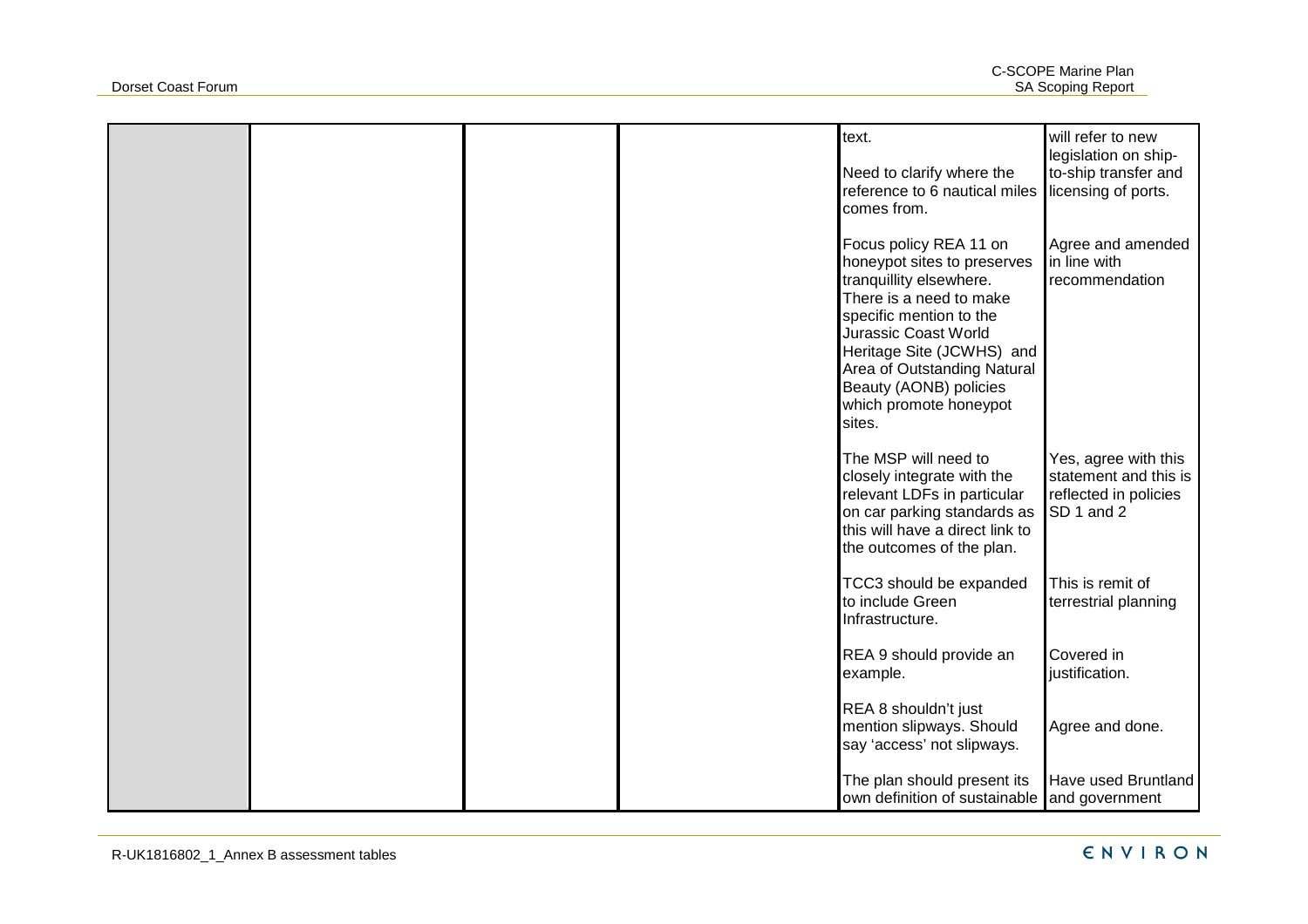|                                         |                                                                                                                                                                                                                                                                                                       |                                                                                                                                                                                                                                                                                                                                                                                                                                                                                                                                         |                                                                                                                                                                                                                                                                                                                                                                                                                                                                                                                                                                                                                                                                                                                 | development, or 'resilient'<br>development.<br>There is a need for a<br>positive policy to promote<br>integration with terrestrial<br>planning and infrastructure.                                                                                                                                                                                                       | definition within<br>introduction to<br>marine plan. Also<br>definition within SME<br>This is covered in<br>SD 1 and SD 2.                                                                                                                                                                                                                                                                        |
|-----------------------------------------|-------------------------------------------------------------------------------------------------------------------------------------------------------------------------------------------------------------------------------------------------------------------------------------------------------|-----------------------------------------------------------------------------------------------------------------------------------------------------------------------------------------------------------------------------------------------------------------------------------------------------------------------------------------------------------------------------------------------------------------------------------------------------------------------------------------------------------------------------------------|-----------------------------------------------------------------------------------------------------------------------------------------------------------------------------------------------------------------------------------------------------------------------------------------------------------------------------------------------------------------------------------------------------------------------------------------------------------------------------------------------------------------------------------------------------------------------------------------------------------------------------------------------------------------------------------------------------------------|--------------------------------------------------------------------------------------------------------------------------------------------------------------------------------------------------------------------------------------------------------------------------------------------------------------------------------------------------------------------------|---------------------------------------------------------------------------------------------------------------------------------------------------------------------------------------------------------------------------------------------------------------------------------------------------------------------------------------------------------------------------------------------------|
| f <br>  g)<br>$ h\rangle$<br>$\vert$ i) | Protect or<br>enhance the<br>efficient use<br>the planned<br>areas existing<br>ports,<br>harbours,<br>piers, marinas<br>or slipways.<br>Promote<br>economic<br>development<br>Enhance and<br>promote<br>commercial<br>and industrial<br>assets.<br>Support<br>adaptation to<br>the risk of<br>coastal | Ports<br>Need to look at the access<br>and egress to these areas as<br>well.<br>SS3, SS4, SME1, SME5<br>SD1, TCC2, TCC3 and<br>SD2would support this<br>objective.<br>Policies which may cause<br>issues -<br>HME9 unsupportive at the<br>moment - define<br>unacceptable<br>SME10 only covers Portland<br>not Weymouth. Is very<br>focused on infrastructure<br>works - needs to cover port<br>development generally<br>(include operational activities<br>and access and egress to<br>ports). SME3, HME3 and<br>HME12 are restrictive | Positive impact overall<br>although there are questions<br>over whether the harbour is<br>sustainable in the long term<br>with regard to potential<br>breaching of the causeway. It<br>is uncertain whether the<br>breakwaters will be<br>maintained. Over 20 year<br>timescale of the MSP, the<br>Olympic Legacy will be<br>positive in economic terms but<br>beyond that period it will be<br>too difficult to predict.<br>There is potential for the<br>cultivation of different species<br>as seas warm and warmer<br>water species occur further<br>north but species could also<br>be lost and there could be a<br>lag between the point that<br>current species move on and<br>new species move in which | SD4 should say "quality<br>data".<br>SME3 is potentially<br>restrictive and needs to<br>define 'major development'<br>Does the plan overly apply<br>the language of the habitat<br>regs to all major<br>development and is this too<br>heavy handed?<br>Title of TCC2 what is the<br>definition of higher skills?<br>Should be defined and<br>should reconsider the word | Agree and done.<br>$Agree - see$<br>environment<br>proforma.<br>Have softened HME<br>3 and HME 12, plus<br>discarded HME 11.<br>Have discussed with<br>terrestrial planners,<br>and as there is<br>currently not a policy<br>framework in place<br>which covers many<br>of the MSFD criteria<br>we feel it is justified<br>and necessary to be<br>more explicit.<br>Agree, have deleted<br>higher |
|                                         | erosion.                                                                                                                                                                                                                                                                                              | g) refer to discussion under f                                                                                                                                                                                                                                                                                                                                                                                                                                                                                                          | may create economic<br>fluctuations.                                                                                                                                                                                                                                                                                                                                                                                                                                                                                                                                                                                                                                                                            | 'higher'.<br>CAM1 - should be extended Agree and done.<br>to address coastal flooding                                                                                                                                                                                                                                                                                    |                                                                                                                                                                                                                                                                                                                                                                                                   |